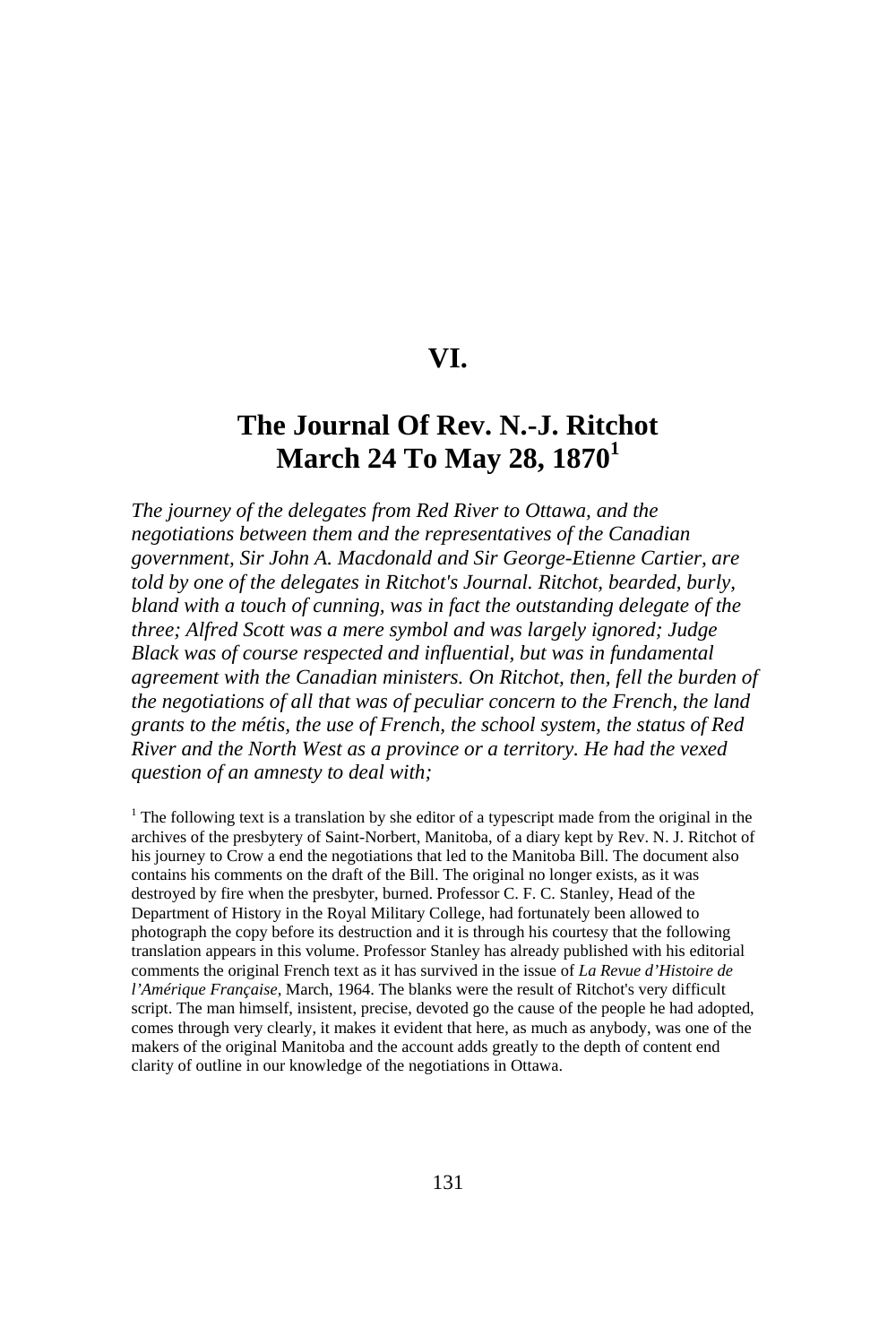*as his journal shows, he thought he had dealt with it successfully. No other document reveals more clearly the fundamental reason for the creation of the province of Manitoba, that it was to be an area in which French as well as English would have roots in the land and a voice, in their own language, in the conduct of government. And Ritchot, like Taché, turned at once to search in Quebec for French Canadians who would give to the French element in Manitoba the leadership that Rid had begun to give, and had in fact forfeited - accordingly, we see the names of Dubec and Champagne at the end of the journal.*

#### *JOURNAL*

"Left Red River. On March 24, 1870. Colonel de Salaberry and I ,at out from Pointe Coupée,<sup>2</sup> in St. Norbert parish, fifteen miles from Fort Garry. Mr. Scott, one of the delegates, came to loin us at that place early in the morning; at the same time Mr. Black set out from Fort Garry to overtake us on the way. We reached Pembina on the 25th in the evening at shout nine o'clock and put up at the house of Mr. Joseph Rolette, Sr.<sup>3</sup> After the routine formalities with the customs on the following morning we set out to cross the prairie; it was Saturday, March 26. On Monday Mr. Black caught up with us and together we caught up with Mr. Provencher<sup>4</sup> at a place which is called Grand Forks. We continued on our way to arrive at Georgetown on Thursday towards noon. Mr. Provencher had remained behind a half-day's journey. We went on the rest of the day without progressing very much, we covered only ten miles, the trails were frightful.

April  $1<sup>5</sup>$  Friday, we were on our way again at 3 o'clock in the morning in order to reach Fort Abercrombie the same day, where in fact we arrived towards nine o'clock in the evening after having changed horses in the middle of the day's journey. Mr. Black and Colonel [sic] Bouillon, who accompanied him, remained about ten miles behind because of the fatigue that the trip caused him.

<sup>&</sup>lt;sup>2</sup> Near the present Ste.-Agathe.

<sup>&</sup>lt;sup>3</sup> Joseph Rolette, Sr., the famous French Canadian Minnesotan, who came from Prairie du Chien to reside at Pembina and to represent Pembina County in the Minnesota Legislature. His son Joseph was customs collector at Pembina.

<sup>4</sup> See page 27 above.

 $<sup>5</sup>$  There is no indication of the passage of March 30 to 31, but clearly these were spent in</sup> traversing she greater part of the miles between Georgetown and Fort Abercrombie, near the present Grand Forks and Moorhead, respectively.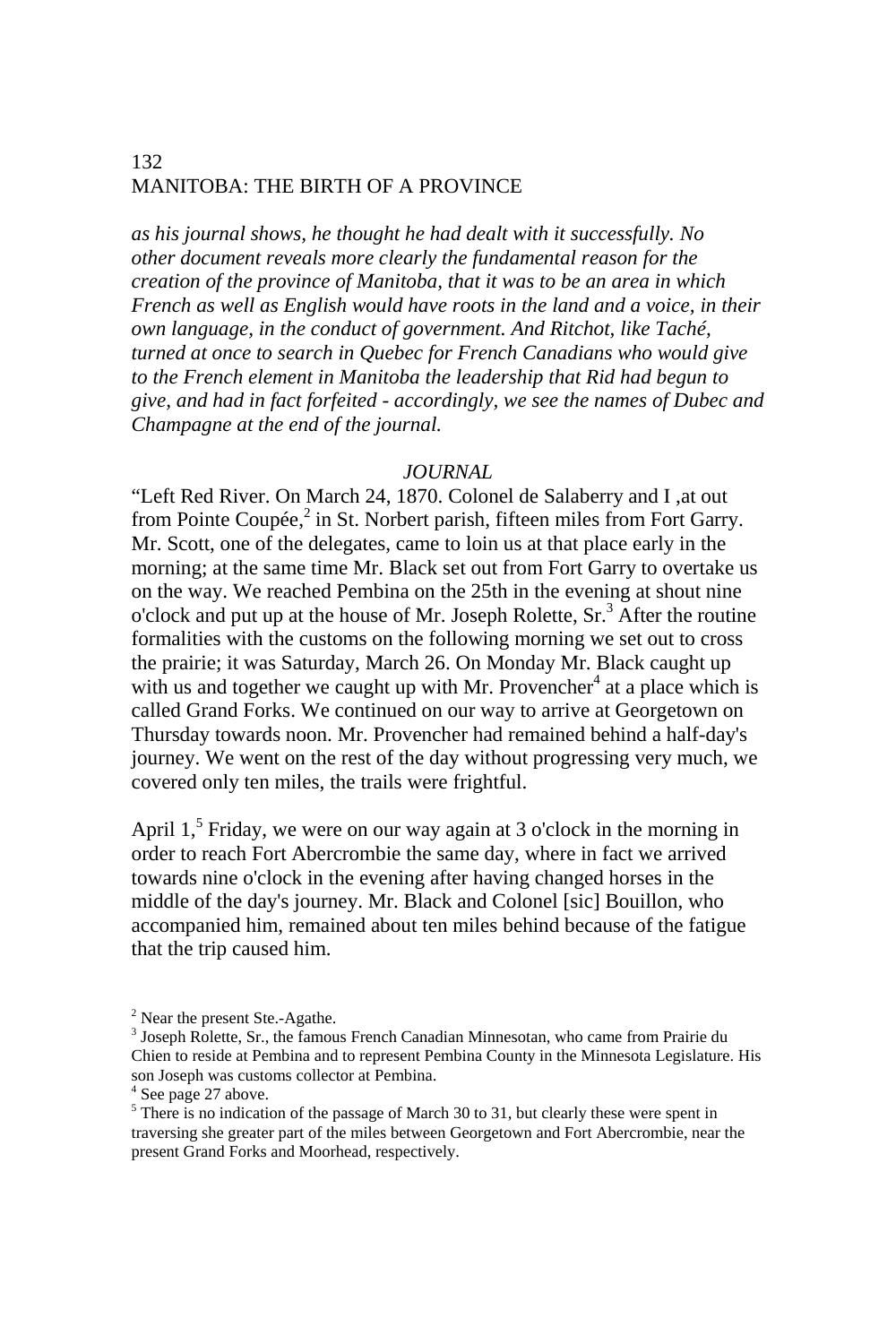April 2, Saturday, we took the stage coach for St. Cloud, where we arrived Wednesday morning, April 6, after having travelled two whole nights, a part of other nights and the whole of each day. It was the first trip [of the season] on wheels and the trails were almost impracticable. At St. Cloud we scarcely had time to get on board the railway train which carried us to St. Paul, Minnesota, which we reached the same day at two o'clock in the afternoon. Thursday, the 7th, at eight o'clock in the morning, we took the train by way of Buffalo, Rome, and Ogdensburg, New York, where we arrived, Monday, the 11th, at one o'clock in the afternoon.

At the station at Ogdensburg we met Mr. McMicken,<sup>6</sup> who told us that he had been sent to meet us, by the government, to offer us the protection of his presence. We reached Ottawa at five o'clock p.m., and I was taken to the Episcopal Palace where I was received as guest by the Rev, Father Administrator<sup>7</sup> as guest with the respect owing to my character.

April 12, at two o'clock, I was introduced by Colonel de Salaberry to Sir George Cartier, Minister of Militia. That gentleman received us with a great deal of respect and politeness. He chatted rather a long time with us and told us that all our business would torn out wall; that the members of the government would not pay attention to the outcries of p class of men who only sought to cause trouble for the government; that they regretted the execution of the said Scott in that it had given ground for the agitation which it had produced in men's minds, but that it would not be a reason that the government should not profit by the means of pacification which it found in the persons of the delegates of the North West, that they hoped that the agitation would calm down soon and that they could treat with us as soon as Mr. Black arrived. He begged me to come back on the morrow at the same hour to introduce Mr. Scott to him, the other delegate who had arrived with me. He begged me also to allow time for minds to calm down before beginning negotiations, while assuring me that the government was glad to see the delegates arrive, and that it was ready to listen to them and to do them justice in every particular,

<sup>&</sup>lt;sup>6</sup> Gilbert McMicken, 1813-1811; stipendiary magistrate at Windsor during the Civil War; served as a member of the "Dominion Polite", until 1877.<br><sup>7</sup> The Bishop, Monsignor Joseph E. Guigues, was of course in Rome at the

Vatican Council. Ritchot means the respect owing to his character as delegate, which was in fact a point of controversy.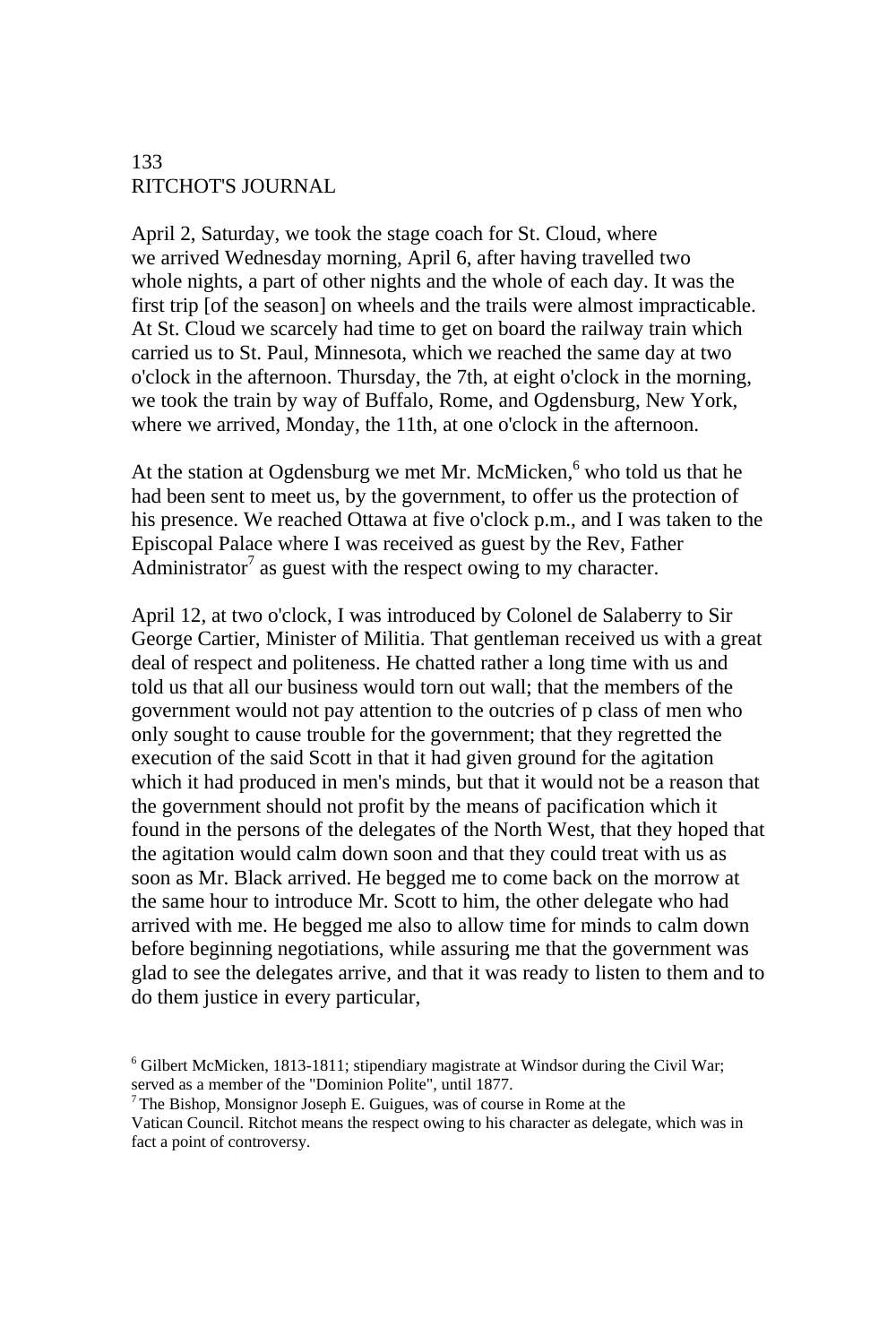April 12, Tuesday, Colonel de Salaberry introduced me to the Secretary of State for the Provinces, Hon. Joseph Howe who was at his office. I told him that we could enter into discussions with the government as soon as Judge Black had arrived, and that I expected that gentleman on the 14th. Mr. Howe received me with politeness.

The evening of the same day, Tuesday, the 12th, there were rumors circulating that warrants for our arrest had been issued at Toronto. In fact, at ten o'clock that evening Mr. Scott was arrested and committed to gaol.

Next morning, Wednesday the 13th, 1 was told that I was to be arrested, as people were very excited. Some friends told me that the authorities very much wished me to give myself up to the police. I replied that having broken no law whatever, I would take no step without having received a legal order, that if however these friends thought I ought, to prevent a riot, betake myself to some place other than the Bishop's Palace I would gladly accompany these gentlemen wherever they wished to take me on pretext of going for a walk. Someone went to take my reply to the authorities, who replied that that was all right, and one o'clock p.m. Mr. Futvoye,<sup>8</sup> first secretary of Mr. Cartier [sic], Dr. Beaubien<sup>9</sup>, Rev. Mr. O'connor, D.D.<sup>10</sup>, and I myself made our way to the court house, where the warrant was served on me. The court was adjourned until two o'clock to take the affair under advisement. Judge Galt $11$  before whom it was put, remanded it until the next day at one o'clock.

From the court we were taken to the police station. After certain formalities we were sent to our separate lodgings, but under guard of a policemen, and under instruction to appear on the morrow at one o'clock.

Thursday, the 14th, we were brought over before the judge who declared that the magistrate in Toronto having no jurisdiction over us, we ought to be set free. At once, in the courtroom itself, I was served with another warrant for arrest signed by an Ottawa magistrate, Mr. [no name].

<sup>&</sup>lt;sup>8</sup> Major Georges Futvoye was Deputy-Minister of Militia.

<sup>9</sup> Dr. Beaubien has not been further identified.

<sup>10</sup> Rev. J. L. O'Connor was the Secretary of the Diocese.

<sup>&</sup>lt;sup>11</sup> Judge Thomas Gait of the Court of Common Pleas of Ontario.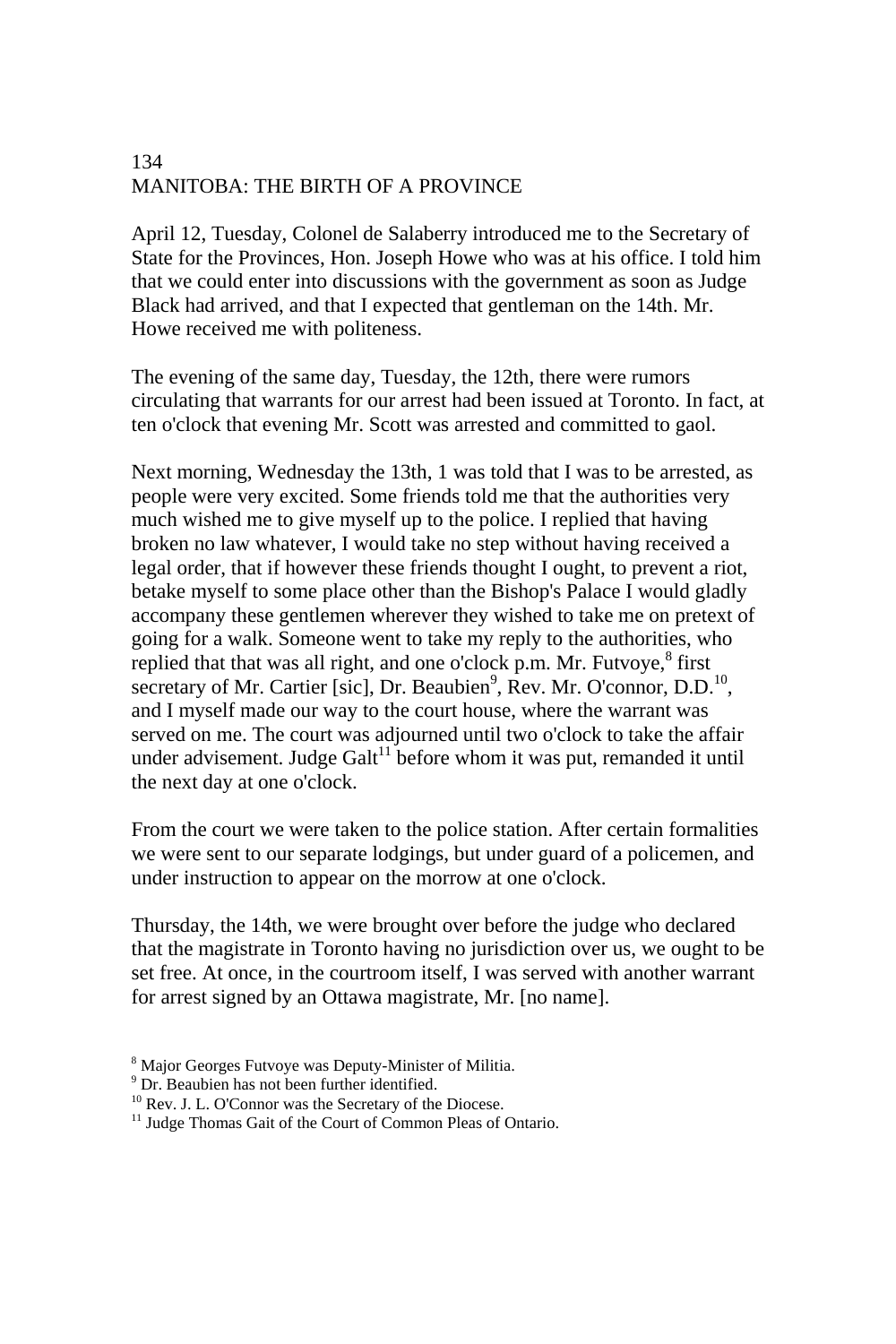Arrested by this gentleman, Mr. Scott and I were led to the house where after having waited as long as nine o'clock in the evening and after a thousand difficulties we were entrusted to some policemen who conducted us each to our place of residence with orders to guard us until the next day at nine o'clock am. Our lawyer, Rev. Mr. O'Connor and other gentlemen of the city took every means to have our case put off until Monday; this they could obtain only twenty-four hours at a time.

The 18th, Monday, at nine o'clock a.m., we were conducted once more to the Court-house. Our case was adjourned until one o'clock p.m., at one o'clock p.m. it was put over until the next day at one o'clock p.m.

Tuesday, the 19th, it was put over until the 20th at nine o'clock a.m., then until one o'clock p.m. After the pleadings judge Gait replied that the question of jurisdiction being raised, the court had nothing to do in this case. The affair was referred to the police magistrate, to come up at three o'clock p.m. Adjourned until the next day Thursday, at three o'clock before Magistrate O'Gara.<sup>12</sup> Warnings, admitted to bail, and remanded until Saturday, at three o'clock, the 23rd.

On the 19th Mr. Dunkin<sup>13</sup> had come to meet me; he struck me as being very likable.

On the 20th, seeing that things kept on in the same condition I thought I ought to appeal to the Governor General by the address written out below.<sup>14</sup>

On the 22nd there was a visit by Sir George and an invitation to a semi-official interview with Sir [John] Macdonald and Sir George.

On the 23rd Saturday at eleven o'clock [1 had] an audience at the home of Sir George Cartier.

Present [were] Sir John Macdonald and Sir George Cartier on one side, Mr. Black and Rev. Mr. Ritchot on the other.

<sup>&</sup>lt;sup>12</sup> Magistrate O'Gara has not been further identified.<br><sup>13</sup> Christopher Decide, M.P. for Drone, 1812-1881; in Parliament 1851-1871; Minister of Agriculture, 1869.1871; famous as a critic of the terms of Confederation; later member of the Superior Court of Quebec.

 $14$ <sup>14</sup> This paper is not attached to the present document. It is quoted in Prud'homme, Ritchot, 93-95.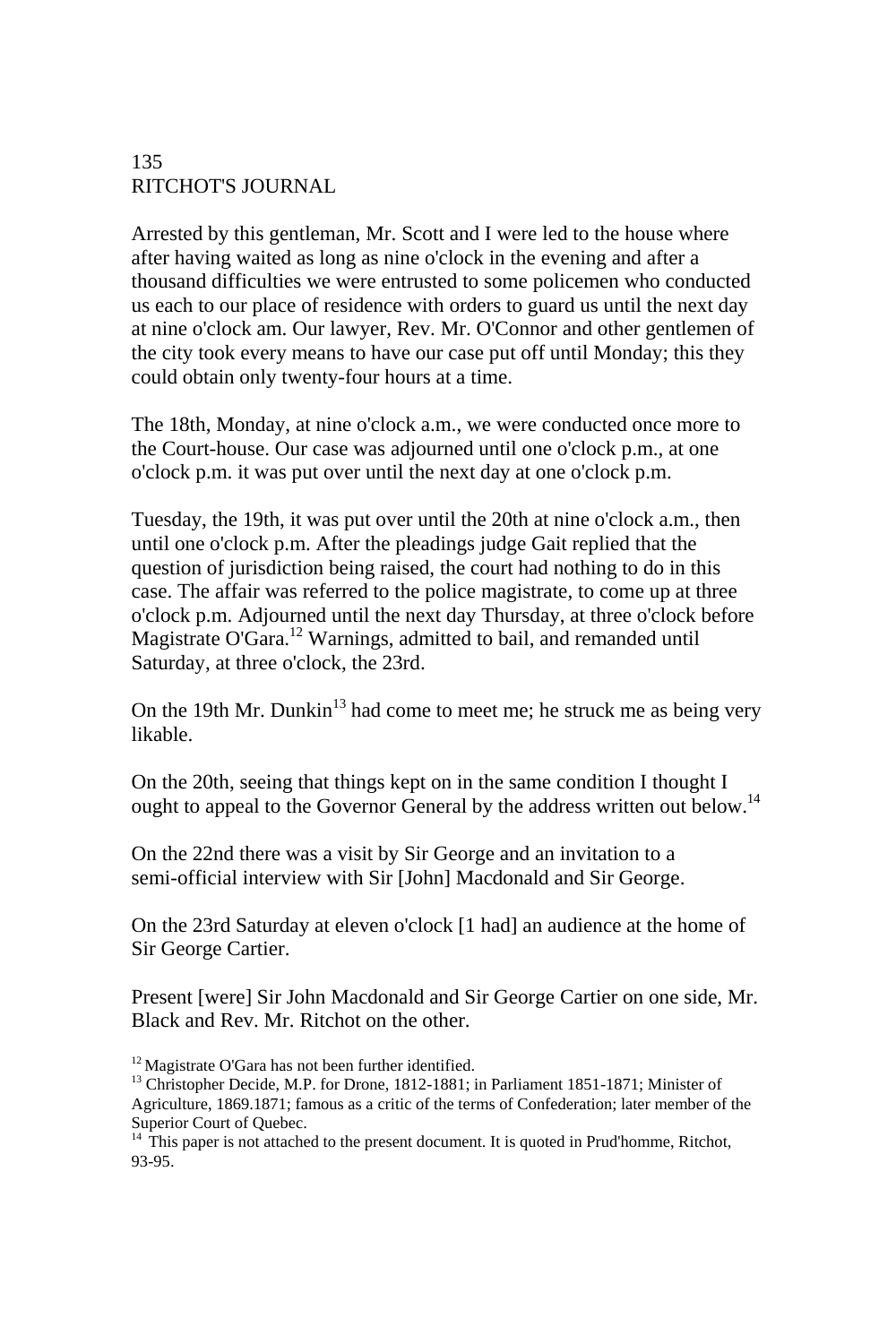The whole conference was pretty well confined to asking questions or requests for information on the respective positions of the two parties. Our instructions were not asked for.  $15$  We were received with great courtesy. We were given to understand that we should be given a good government.

At three o'clock p.m. our friends, in the number of which were Dr. Beaubien, Dr. Paquette,<sup>16</sup> Rev, Mr. O'Connor, D.D., Rev. Mr. Talon, <sup>17</sup> core of the Seminary; 18 O'Connor, 19 the lawyer, came to look for me at the Bishop's Palace in order to go with me to the police court, where there were to appear she witnesses announced on the previous Thursday. Magistrate O'Gara was on the bench. The prosecuting lawyer announced that he would withdraw his case, having no proof against us. The magistrates declared that we were therefore at liberty.

On going out we found a crowd of French-Canadians at the door and a great many Irishmen, a very, great number of members of Parliament and the leading citizens of the city. All congratulated us, cheering and wishing to demonstrate. I requested them, and even begged them, to make no demonstration whatever, that in doing so they would give me pain. They yielded to my wishes and accompanied me to the Bishop's Palace.

April 24: Sunday a great number of calls.

April 25: Monday morning Mass with the Rev. Sisters of Charity. All the good Sisters, as well as their pupils, were keeping vigil and praying for the success of our mission.

At ten o'clock a.m. we went, Judge Black and I, to Sir George Cartier's in order to meet with Sir John Macdonald, the prime minister. These gentlemen stated to us that it would be necessary for us to begin negotiation by explaining to them the Bill of Rights already in their possession, work of the Assembly of Twenty-four<sup>20</sup> sent by Hon. Wm. McDougall, then that of the Convention of Forty, then after all that we should compose a list we

<sup>&</sup>lt;sup>15</sup> The instructions given the delegates by the Provisional Government. <sup>16</sup> Dr. Paquette has not been further identified. <sup>17</sup> Rev. Mr. Talon has not been further identified.

<sup>&</sup>lt;sup>18</sup> The Ecclesiastical Seminary of Ottawa.

<sup>&</sup>lt;sup>19</sup> O'Connor has not been further identified.

<sup>&</sup>lt;sup>20</sup> That elected by the twenty-four parishes of Red River to meet on November 16, 1869; Begg. *Journal*, 58-59.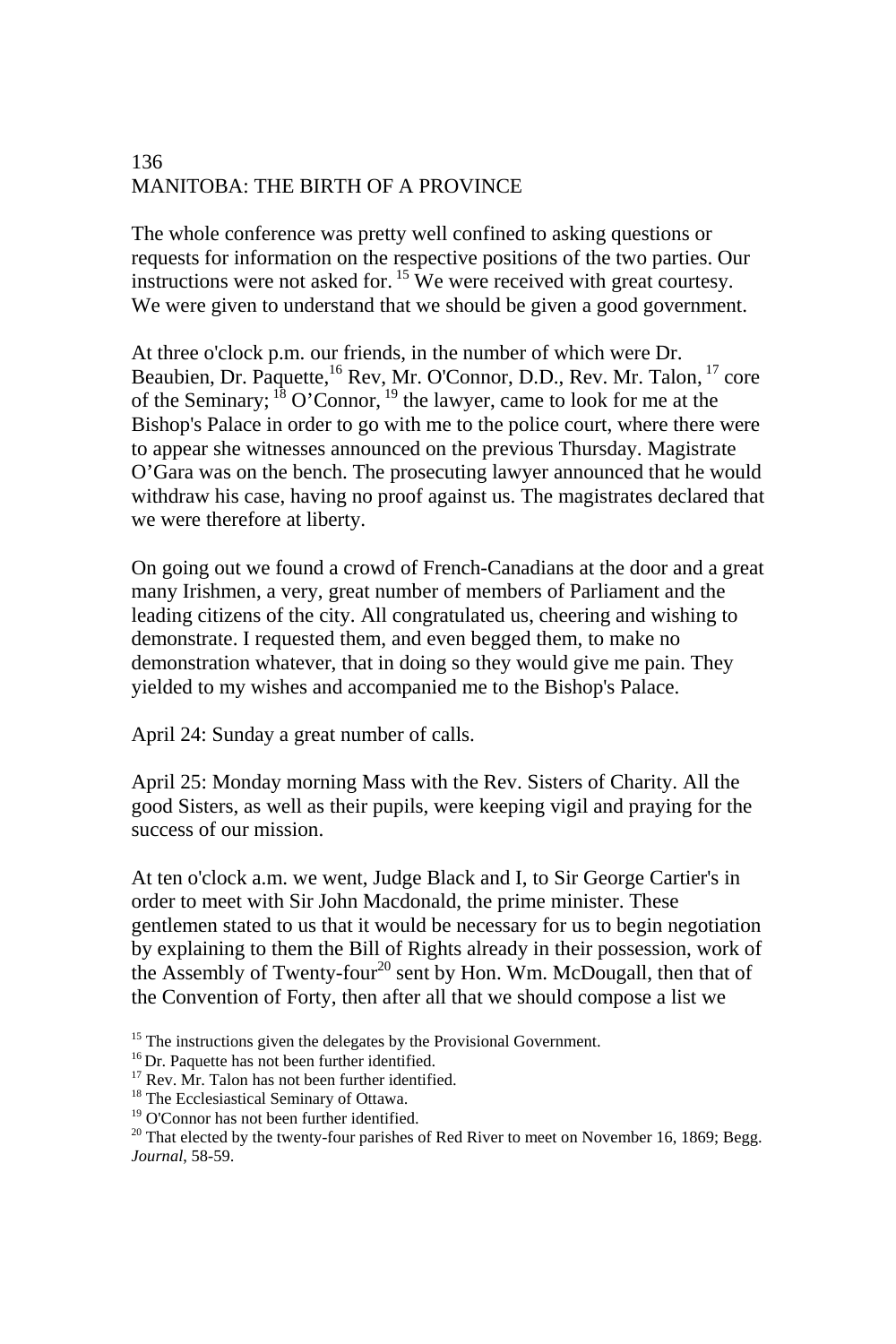could finally present to them.<sup>21</sup> The whole appeared very pleasing indeed to Mr. Black, who found it all very good.

I had not said a word during the presentation of the plan for which I hadn't much taste. They had exchanged several words with my companion to which I had not paid much attention.

When I was questioned on the subject I replied to the gentlemen that having to deal with a matter I thought very important, I wished to deal with it very seriously, that in consequence I wished to employ methodical steps, of which the first was to define the position of each, to become familiar with the ground on which we stood.

I remarked to them that it was already two weeks since we had arrived and that we had not yet received an official word, that I by no means wished to speak of certain particular circumstances that had happened, but that apart from that I was far from being satisfied with the conduct observed towards us, that on my arriving for the first visit I had the honour to pay Sir George, he had told me that tempers were extremely aroused, that it would he good not to meet them head on, that the government was deeply embarrassed, that the Scott affair was doing harm, that however that should not prevent the ministry from bringing about a settlement. And that it would still be comparatively easy to settle the matter, provided that the leading difficulties were faced, that he [Sir George] gave me to understand that the government wished to find the means to give the initial reply in such a way as not to inflame tensions further. I then recalled to Sir George that I had then replied that I understood very well, and that I was ready so do everything that would help the government provided that it was not harmful to the success of on, mission, and that we discuss then the means to take in order to succeed.

And I asked of Sir George if I had not understood him and whether until that day I had not acted accordingly. He replied to me, yea. I then said to him that I was reaching the end of my patience, that more than once I had been barely able to contain my indignation and that I wished there and then to say some things clearly and frankly, that in consequence I had to say that

 $21$  Canter and Macdonald were trying to conduct the negotiations, not with the delegates and Bill of Rights of the Provisional Government, but with those of the people of Red River.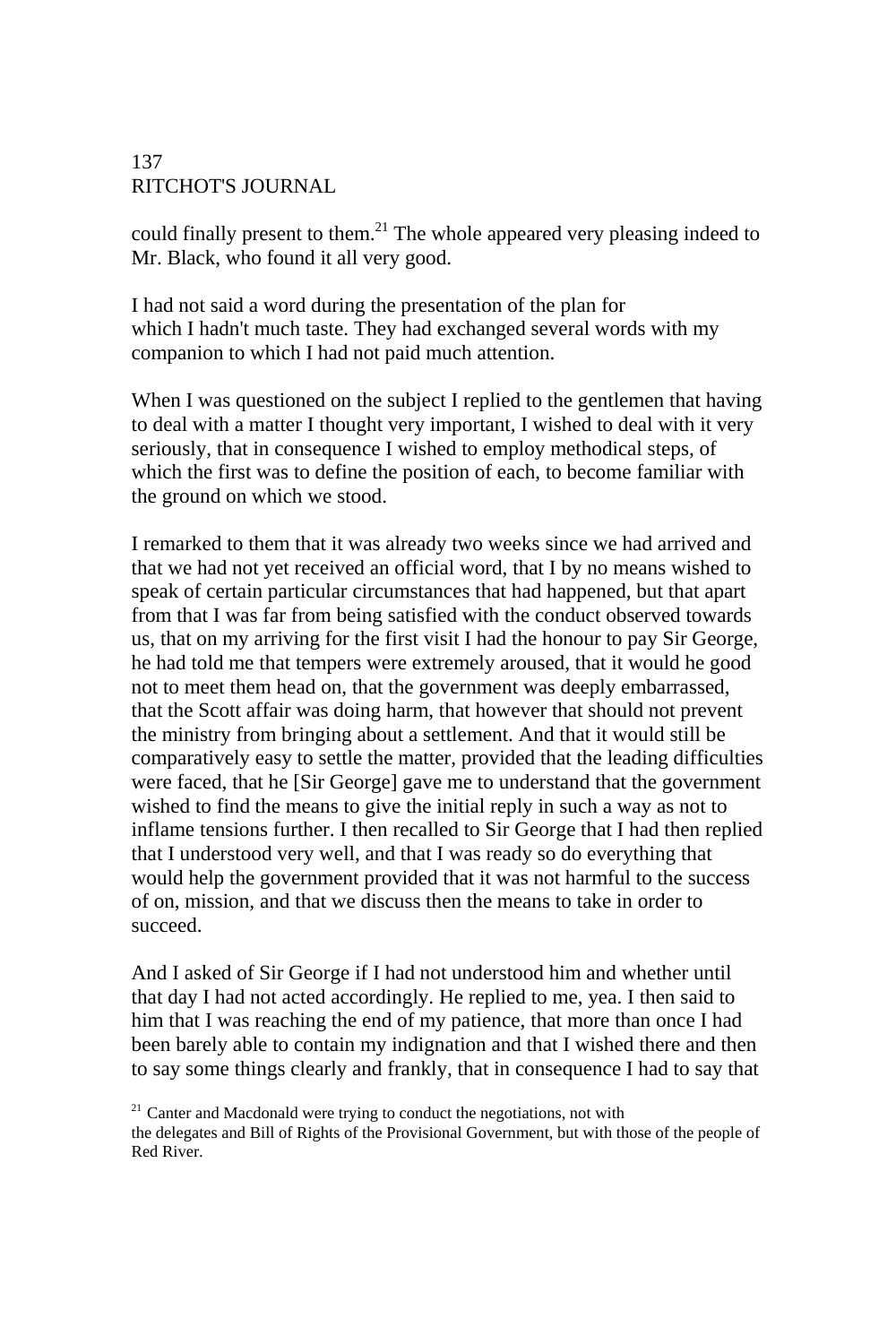we had nothing to do so long as we did not know where we stood officially.<sup>22</sup>

Sir [George] replied that we were officially recognized, since he himself had come to make me a visit in the name of all his colleagues, that to-day again they were delegates, Sir John and he, of the ministry sent to hear us. I replied to him that we were much honored at that, that in particular I thanked him very much but that I took the liberty to say to him that that did not show us in a favourable light before our constituents not in the eyes of the public who would have the right soon to demand an accounting of us, whatever might he the result of our mission. He told me that in Parliament Sir John had said that we were recognized and that we were going to be heard. All that is [tic] magnificent, but that does not put us on a proper footing. He promised then to reply to our request in writing. $^{23}$ 

We say that a general amnesty is a condition *sine qua non* of any settlement. N.B. I had made our observations on the dispatch of troops.

The same day, the 25th, Monday, after we had been promised a formal reply by the evening, we began the discussions. Sir John told us that the government wished to make the territory a province later, that in the meanwhile it was necessary to nominate some men to organize matters. Mr. Black approved that; we object.<sup>24</sup> Sir John believes that in setting a period that would be practicable objections, resistance! He asks a year, then six months, then two months; the same objections on our part, except from Mr. Black.

Sir John then proposes a government partly elected, partly nominated by the [Ottawa] government.  $^{25}$  That government could be composed of twenty-six members, of whom six would be nominated by the government and the others elected. We refuse. Mr. Black thinks that we ought to accept.

The ministers insist on the measure which we refuse in the name of the people and we give our reasons for it.

 $^{25}$  A Crown Colony form of government then still in use in British Columbia.

<sup>&</sup>lt;sup>22</sup> This is the scene paraphrased in Prud'homme, Ritchot, 98-99. See page 50 above.<br><sup>23</sup> Howe did this but extended recognition to them as delegates of the North-West, not of the Provisional Government; AASB, Howe to del

<sup>&</sup>lt;sup>24</sup> Ritchot has not mentioned that Scott was present, but uses "we" when speaking of his own

opinions. Presumably the plural includes Scott. Scott is mentioned only twice in the entries made in Ottawa, a measure of his significance.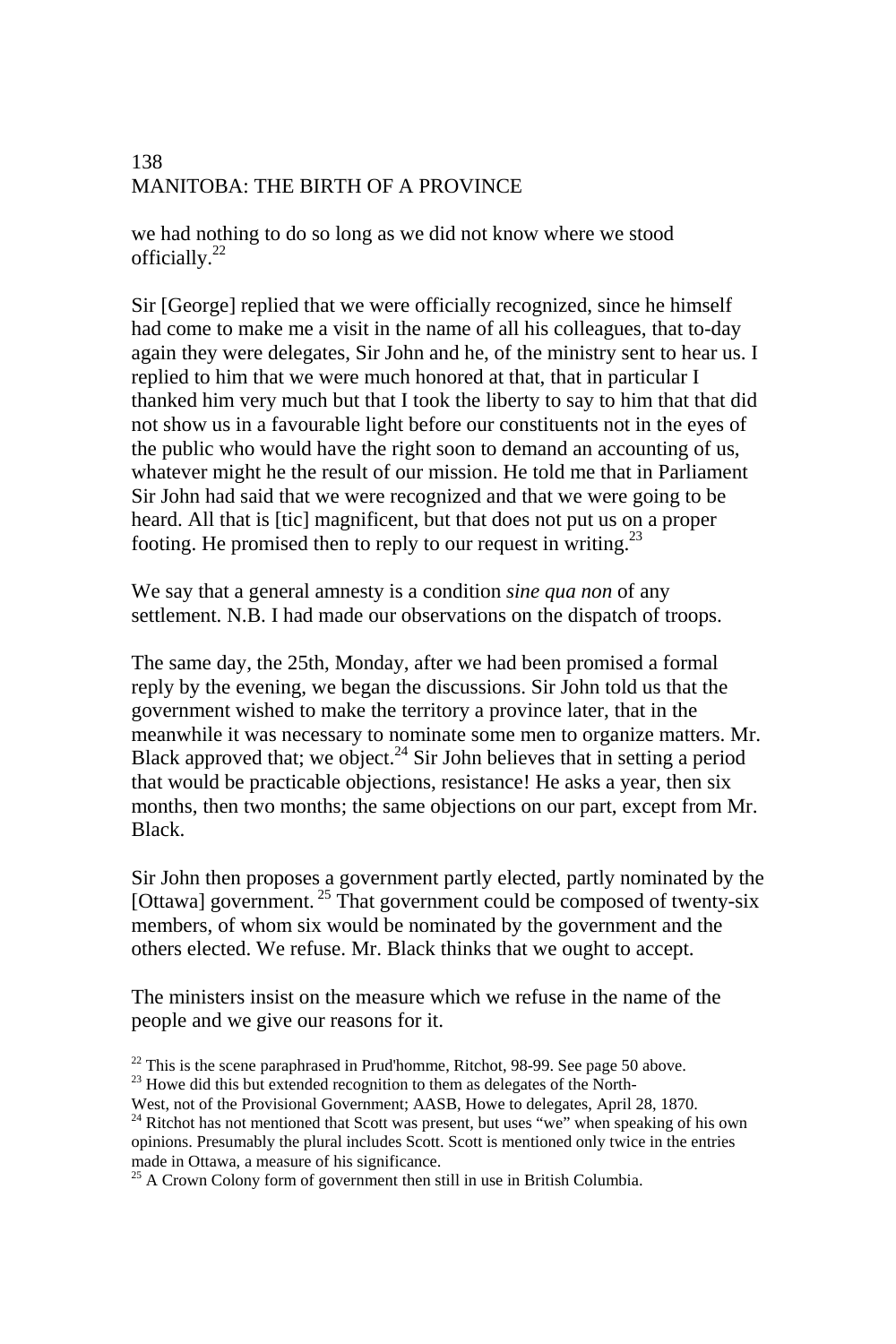After [prolonged?] discussion they come to accept a responsible government composed of two chambers.<sup>26</sup>

Sir George makes it understood that there would have to be several provinces its the North West. I made a pretence of not understanding. He often came back to the question. There was no talk of the sums of money to be allotted to the government.

Tuesday, April 26, at ten o'clock we were given in writing a reply to our demand for [recognition?]. We presented our request to enter anew on negotiations.

In view of the size of the province twenty thousand [dollars] a year were allowed; the interest of the sum of debt allowance, granted *per capita*. 27 We spoke of the school system. We spoke a little of the land question in general and particularly of property held at the present time. It was agreed to leave secure the lands held by Company title and to treat liberally those who were on ungranted lands. [Copyist's note. "A line scored through making allusion to lands granted by Selkirk contains some indecipherable words."]

A long discussion developed on the right of common,'' and was finished by freely granting all the lands occupied on which rights were exercised on the coming into force of the present agreement.

The nineteenth of our clauses was discussed.<sup>29</sup> Sir John and Sir George told us that the affair was not within their competence that they wish to treat only of affairs that concerned them, that that was a matter solely for the local government or for England. We told them that any arrangement would be useless with the arrangement embodied in that clause.

They told us that they would undertake to gee the matter settled and that it was easy by such or such means that they indicated to us - provided that the matter is settled, it is all that matters to us. The discussion ended at half past five o'clock p.m.

<sup>&</sup>lt;sup>26</sup> This is the precise moment at which the creation of a province was decided on.<br><sup>27</sup> Ritchot's understanding of this matter, or his text, is confused.<br><sup>28</sup> See Archer Martin, *Land Tenures of the Hudson's Bay Company* 

amnesty be granted.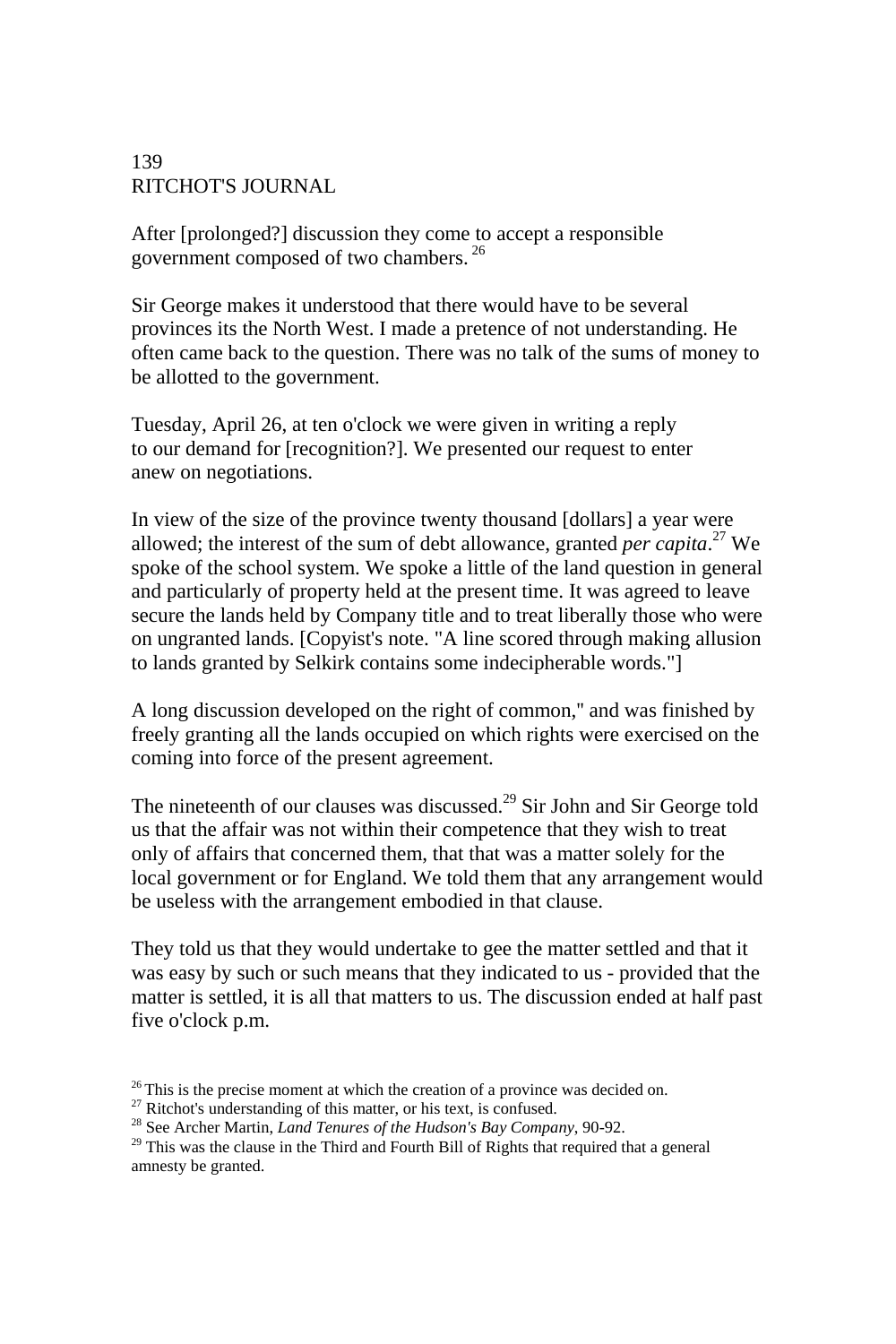Wednesday April 27. Wednesday at ten o'clock we met again at the house of Sir George. Sir John and Sir George were present. They presented us with a draft of a bill, which we discussed at length, then came the question of lands and the control of lands. The plight of the Company played a certain role here, the sale approved by England, the rights of the Indians, the survey, the works to be undertaken, etc. We maintain our rights in common with the other provinces. 30 Mr. Black finds is just that the Dominion should have control of the lands, he finds extravagant the pretensions of the inhabitants of the North West to claim the lands as theirs. I reply and prove that not only is it not extravagant but just and reasonable. Sir George supports me, Sir John is of the same opinion, but they reply that to reach a settlement it is necessary to make some concessions. After a long discussion on the subject, in which I had shown that making a settlement was not everything, but that it was also necessary to have it accepted, that as far as I was concerned I neither could no, wished to charge myself with getting accepted those offers made by the ministers and accepted by Mr. Black, that if that gentleman wished and could get them accepted by the people, I would accept them willingly. Mr. Black said frankly that he could not get those arrangements accepted.

Then the ministers asked us what we wished to do in the matter of lands. Reply, she control of those lands at requested in our instructions. Impossible, said the ministers.

We could by no means let go control of the lands at least unless we had compensation or conditions which for the population actually there would be the equivalent of the control of the lands of their province. Sir John and Sir George offered the following, that is to say:

[Marginal note by Ritchot] It is Tuesday the 26th that we dealt with this.

- 1. The free possession of all the lands or establishments on the lands of the Company (or lands to which the Indian title has been extinguished) for those who possess them by contract or connection with the Company and who have paid for them in whole or in part.
- 2. The same possession for those who have s contract or a connection with the Company, but who have not paid for them.

<sup>&</sup>lt;sup>30</sup> How quickly the infant province learned to speak!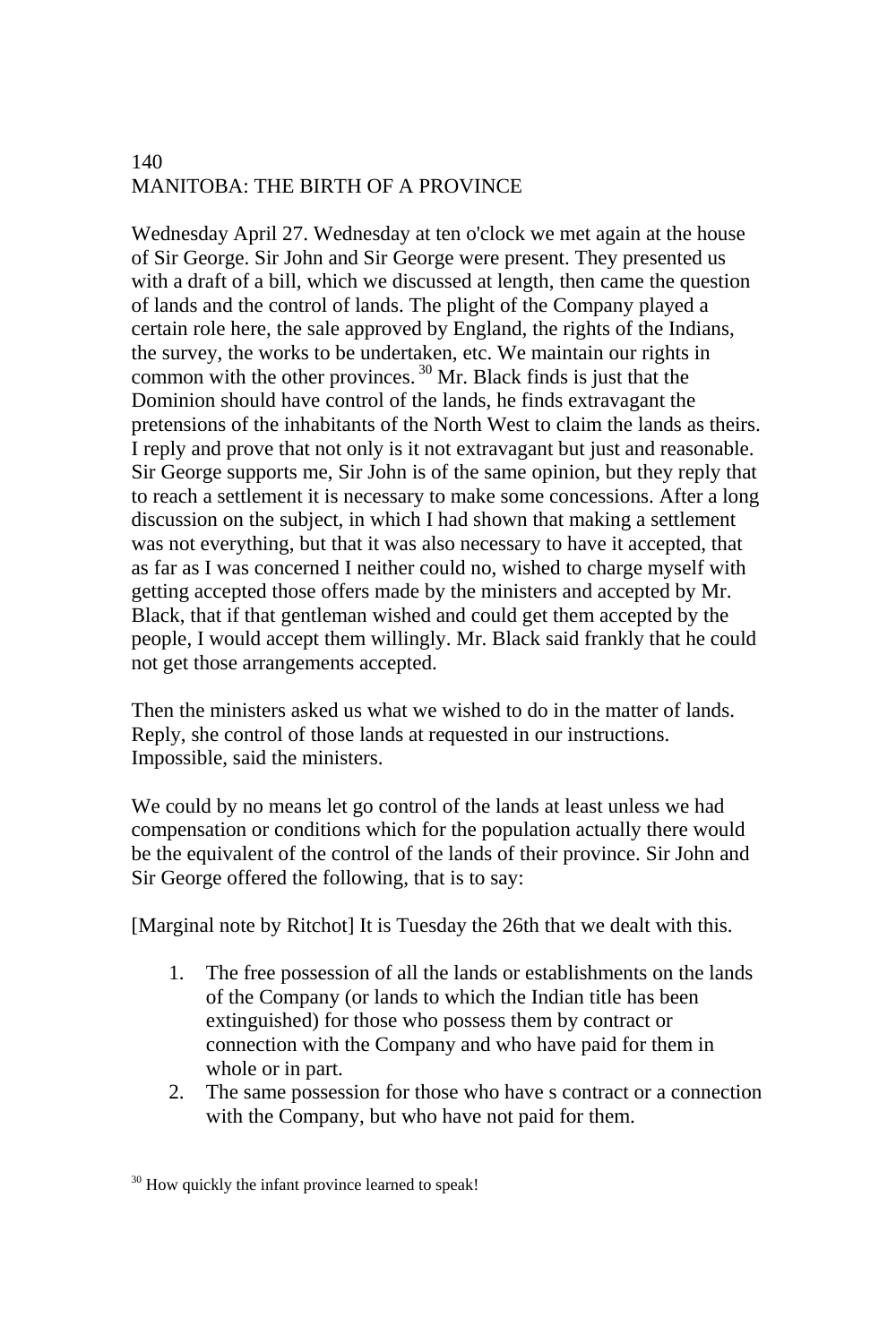3. The same possession (gratis) for those who possess lands of the Company without having a contract or a connection with the Company ought to be granted to them - after some objection on the part of the ministers: they agree to that third clause.

After prolonged discussion they grant the same possession gratis to all settlers possessing lands outside the lands of the Company.<sup>31</sup>

After having explained the reasons at length we obtain rather easily the right of common. $32$ 

After the exposition of these conditions that we accept a long debate arises on the rights of the métis. (End of the account of the 26th).  $33$ 

The ministers make the observation that the settlers of the North West claiming and having obtained a form of government fitting for civilized men ought not to claim also the privileges granted to hall They do not claim them, they wish to be treated like the settlers of other provinces, and it is reasonable. But there are some expenditures to be made for roads and improvements, for the Indian title to be bought out, for the lands to be surveyed, etc. etc. The Dominion has only to pay for and has nothing to hope from the North West. That makes no difference in principle. It will draw off our revenues, let it pay our expenses. It ought to take us for better or for worse.<sup>34</sup>

From another side the settlers of the North West in asking a form of government similar to hose of the provinces of other subjects of Her Majesty do not propose by that to deprive of their rights any one among them who possesses rights either personal or national, and because these settlers with to be treated like other subjects of Her Majesty does it follow that those among them who have a right as descendants of Indians should be obliged to lose those rights. I don't believe it; thus in asking control of the lands of their province, they have no intention of causing the loss of the rights that the métis of the North West have at descendants of Indians. They wish only to have

 $31$  Presumably outside the limits of the Selkirk grant of 1817 of two miles on each side, along the Red and Assiniboia River.<br><sup>32</sup> That is, title to the lands of the "hay privilege" behind the river lots.

<sup>&</sup>lt;sup>33</sup> The preceding four paragraphs seem to have been a later insertion made after the first writing up of the events.

<sup>&</sup>lt;sup>34</sup> The diary in these pages seems almost to repeat the actual discussion.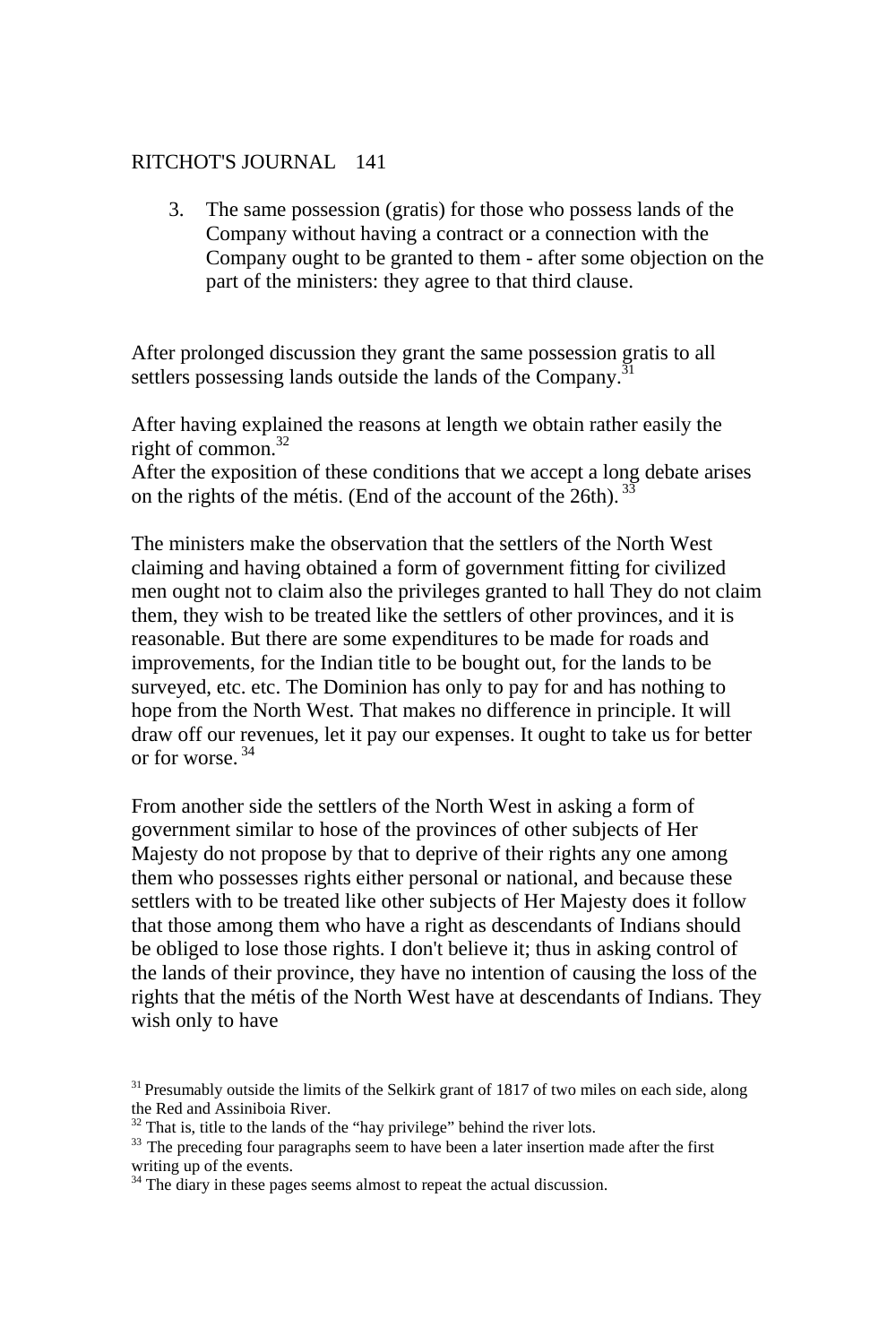the rights common to the other provinces of Confederation, and to my mind nothing is more just, and I repeat that we cannot yield those rights without compensation, as said above.

The ministers persisted in claiming control of the lands and offered one hundred thousand acres of land to be bestowed on the children of the métis. Impossible to accept that. But after we reflect seriously on it we could perhaps yield control of the lands of the province on the following conditions, that is to say:

- 1. All the settlers at present established in the country, men and women, could take where they would in a single parcel or in several each 200 acres of land and have them *gratis*.
- 2. Each of their children, born or to be born, and each of their descendants beginning from a fixed date as far as to the year, a period which will be fixed at not less than [indecipherable] will have also the right to have each 200 acres of land, being of the age of sixteen years (with a safeguarding law to keep the land in the family.)

The ministers offered 150,000 acres, 200,000 acres to be divided among heads of families to be hold for their children. Mr. Black found that vary reasonable, we refuse, then we withdraw. It is five o'clock. We are to return next day at ten o'clock a.m.

April 28, Thursday, at ten o'clock we presented ourselves at Sir George's house. Sir John came there also. We were given a draft of a printed bill. We began to examine it, but Sir John was indisposed. We put off the examination until next day, Friday, April 29.

On Wednesday Sir George had had the courtesy to invite us to dinner with him on 28th; he repeated his invitation for the evening at six o'clock, saying that he would have some friends from Montreal. We accepted and at six o'clock we had the pleasure of dining with Mr. and Mrs. [Cartier].

April 29, Friday, at ten o'clock at Sir George's home for the examination of the bill. Sir John was not there, he was indisposed. I presented my list of replies to Sir George. We discussed it. Then came the question of the lands. Sir George asked what I wished or what we wished in order to settle the matter. The same thing as yesterday in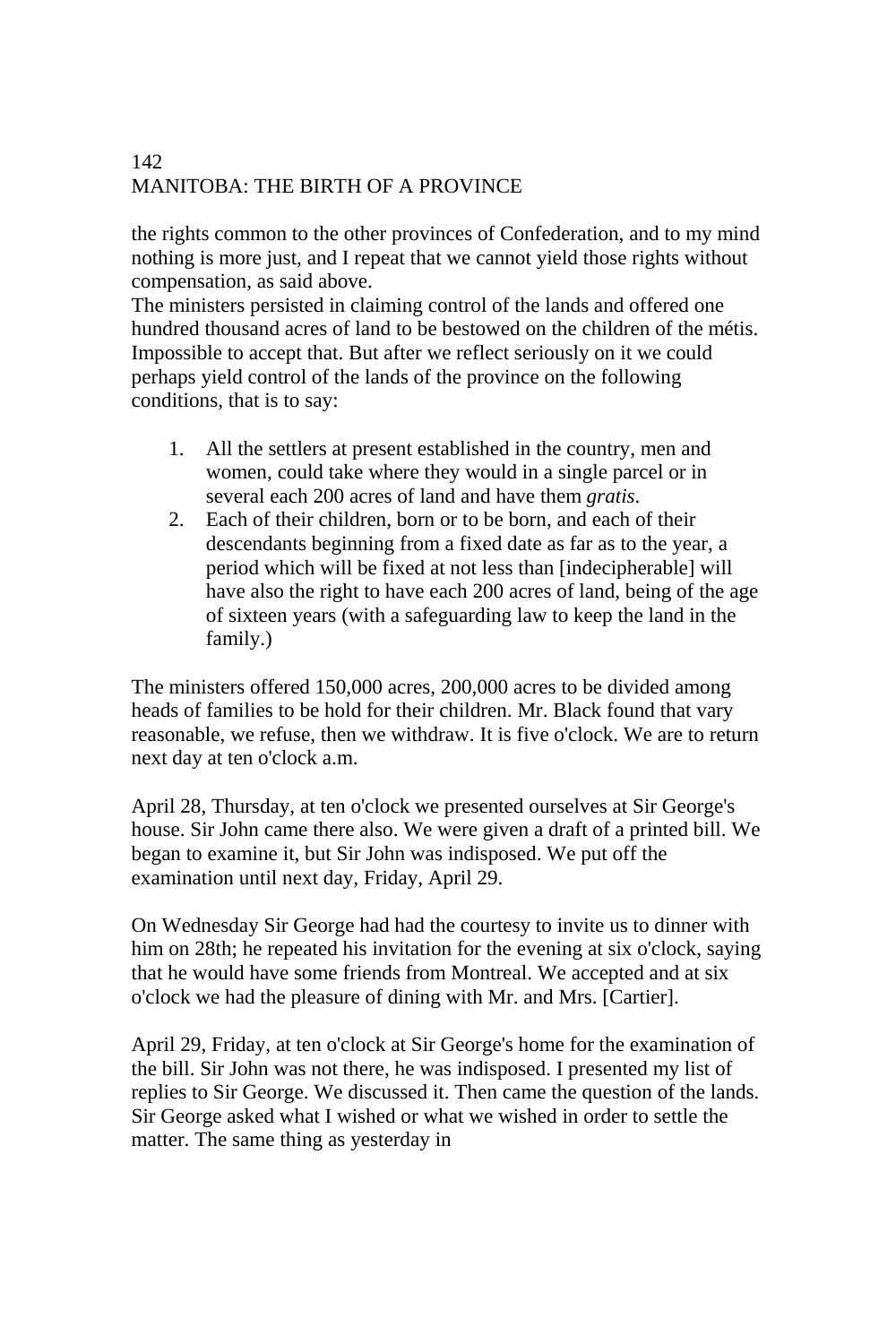fixing the period in which would end the right of the children to be born at not less than fifty or seventy-five years. Mr. Black found that too much. Discussion of the subject. How many acres of land now would you wish that one might chose where one wishes? - I had said to Mr. Black while coming 3,000,000 acres for the children. Impossible, but in order to come to a settlement we tried to agree on one million five hundred thousand (1,500,000 acres). Long discussion on the quantity and on the manner of division. Sir George ventured to take it on himself to propose to his colleagues to grant 1.000,000 acres, but not more and it is a good deal. We stood the matter over until the next day.

April 30, Saturday, at ten o'clock at Sir George's. Sir John was not there. We talked over certain points. I recalled to Sir George the promise of the amnesty. Reply in the same sense.

May I, Sunday. Visit of Mr. Chauveau15 and of several members of Parliament. High Mass at the Cathedral.

May 2, Monday, at ten o'clock at Sir George's. Sir George and Sir John were present. Examination and discussion of the draft bill; land question. The ministers offered 1,200,000 acres of land to he distributed among the children of the métis. We discuss anew the form or manner of distributing the lands. We continued to claim 1,500,000 acres and we agreed on the mode of distribution as follows, that is so say: The land will be chosen throughout the province by each lot and in several different lots {sic] and in various places, if it is judged to be proper by the local legislature which ought itself to distribute these parcels of lands to heads of families in proportion to the number of children existing at the time of the distribution; that these lands should then be distributed among the children by their parents or guardians, always under the supervision of the above mentioned local legislature which could pass laws to ensure the continuance of these lands in the métis families.<sup>36</sup> The clause itself should follow.

That evening Sir John revealed in Parliament the tenor of the Bill and explained it.

<sup>&</sup>lt;sup>35</sup> See above p. 95.

<sup>&</sup>lt;sup>36</sup> This of course was never done and the good priest's hope of anchoring the métis on land perpetually theirs was not realized.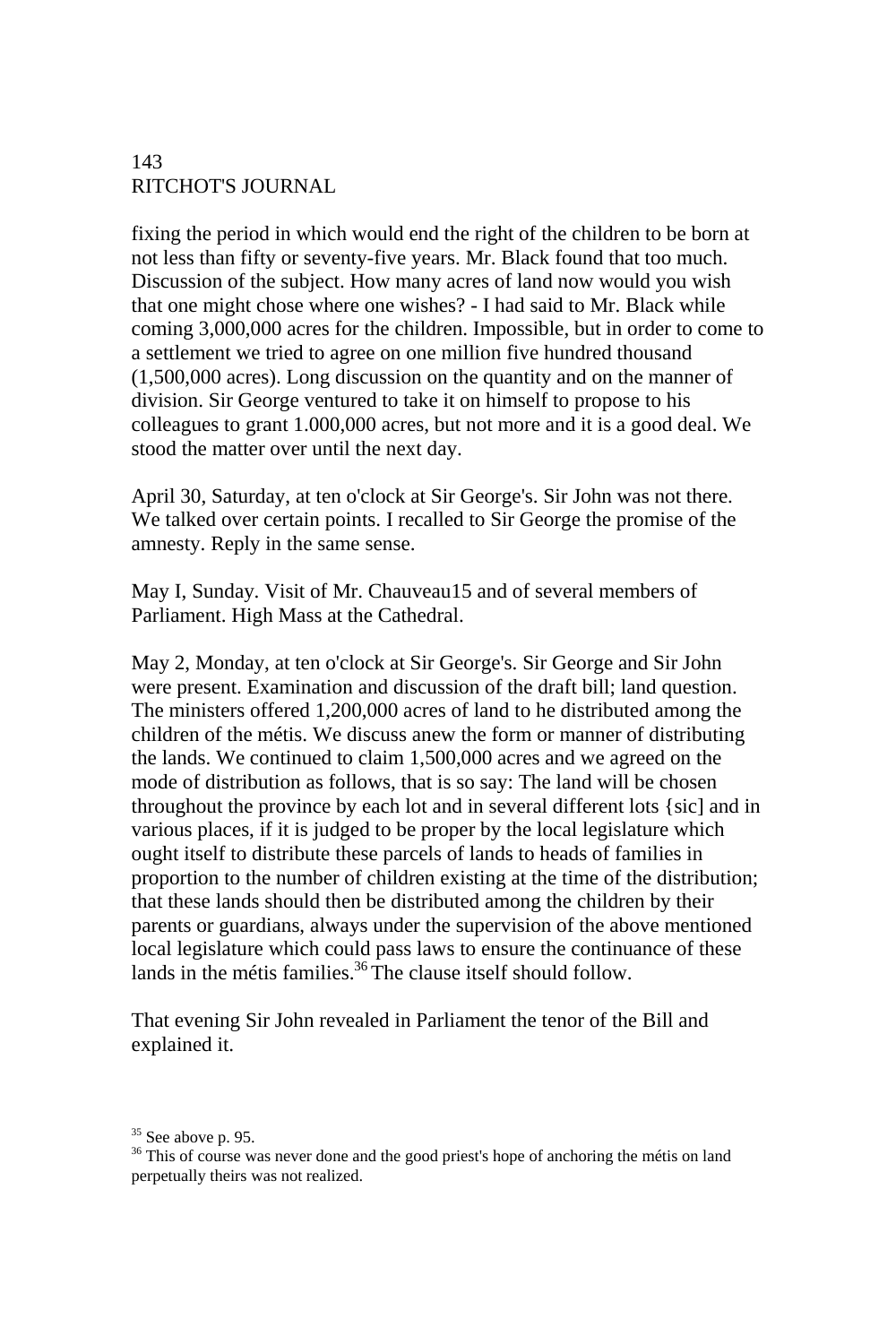May 3, Thursday, Sir George sent for us to ask us if we had any objection to allowing the settlers of Portage to come into the province of Manitoba. We replied no, that it was necessary to remark that it was not the same thing for the expenditures of a small province, that it would be necessary to increase the grants and the amount of land, etc.

He told us that they would look after it.

At half past two p.m., I was introduced to Sir Stafford Northcote who was staying at the Russell Hotel and who had requested through Mr. Black that he might meet me, as he wished, cry much to see me and speak with me.<sup>37</sup> As we had no business to settle between a the gentleman wished only to explain to me the reasons that had led the Hudson's Bay Company to follow the line of conduct it had during the business of the transfer.

It had never had any intention of depriving the settlers of their rights. If it had neither consulted nor warned the settlers of the country, it was because the members of the Crown (he named some of them to me) said that the Company had nothing to do with the settlers of the country on the subject of the transfer, that it was the Crown cod Canada only that were to handle the matter. The Company wished to have the friendship of the settlers and to defend their interests. He regretted the trouble that the transfer had caused; he [indecipherable -spoke?] in the name of the Company with reference to [*auprés des*] the inhabitants of the country, then he told me that the Company will be happy to work for the prosperity of the people of these regions; he wished the new government so pass severe laws against the introduction of spiritous liquors into the country, especially among the Indians; he said that the Company will do everything in its power to prevent strong drink being distributed among the Indians. He asks us to keep in touch with him, he says that he can help its in England. He gave me his address and asked to write him often and in detail about the affairs of the North West, He told me that there was surprise in London at the [high quality of the] debates among the settlers.

At four o'clock we presented ourselves to His Excellency the Governor General who had invited us to go to see him at the suggestion of Sir George Cartier.

 $37$  See p. 101 above.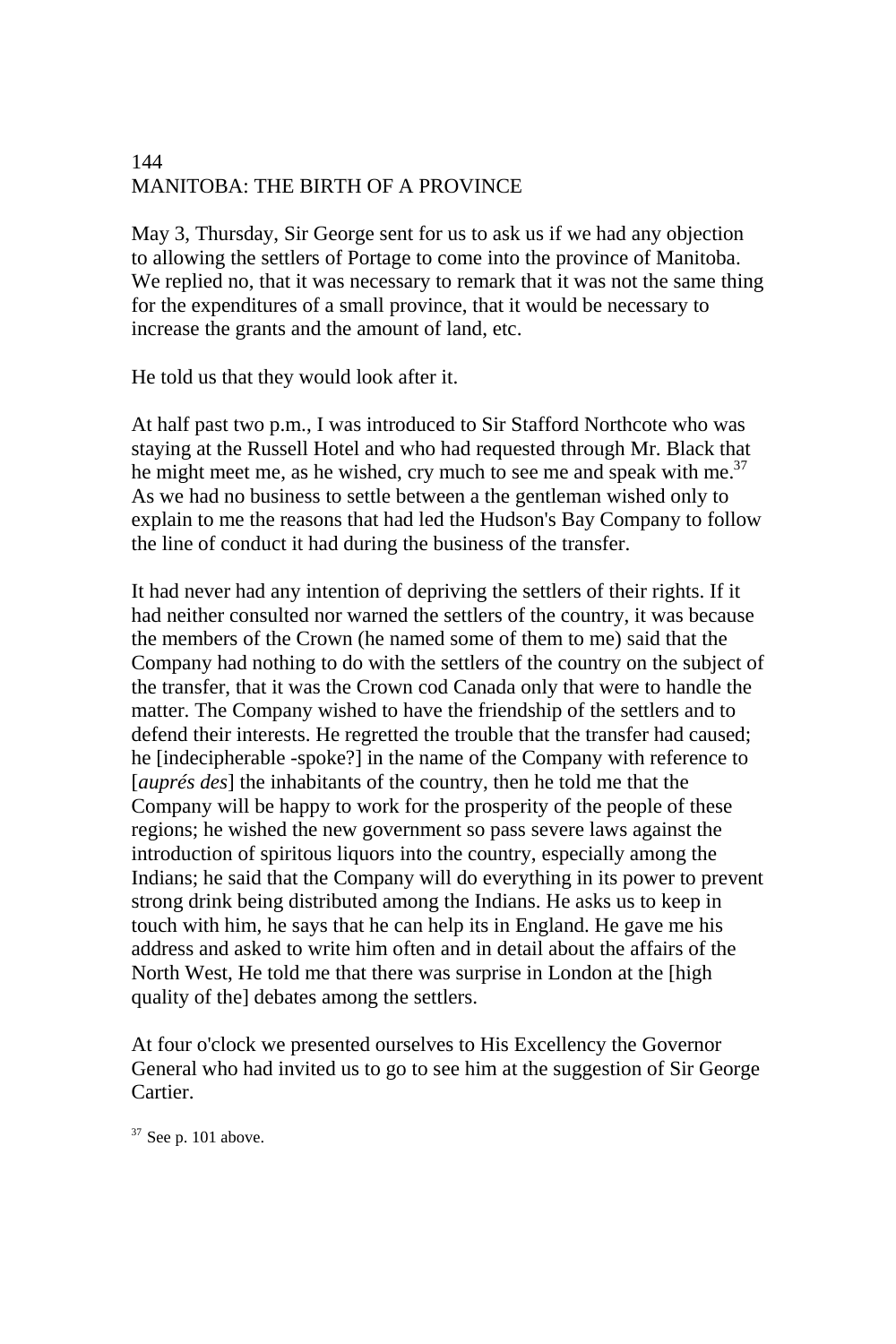His Excellency received us very graciously. He introduced Sir Clinton Murdoch' as having been sent by the Crown to help settle the affairs of the North West with us if we could not reach an understanding with the government of Canada, but that he hoped and even felt assured that we would settle the matter without their intervention.

The audience lasted a long time. His Excellency, as well as Sir Clinton Murdoch, sought information on the country and its settlers; then there were comments about the troubles, about the clergy's role in the movement and without going into any detail one circumstance allowed me to say to His Excellency that the clergy had stayed in their proper place in that as in all things and that it was not to play the humbug that we left everything that we held most dear to sacrifice ourselves in new countries. I remarked to him at the same time that we did not create the principles that bound consciences, but that we guided ourselves and guided others according to established principles, that we had no right to alter to suit our taste and that it was supported by the principles of law that we in particular (for we alone had been by circumstances in the midst of the people at the first disturbances) had been obliged to content ourselves to make such observations as prudence alone could dictate. And I take the liberty to ask of your Excellency whether we ought, or even could, have done otherwise when we had before us no document that obliged the people to submit to the said  $\forall V$ , McDougall, And in fact, I should like to ask Your Excellency, could we of our own will or authority oblige in conscience the people to submit to Mr. W, McDougall when we had no knowledge of the mission of that gentleman than reports in the paper?" His Excellency appeared to be very embarrassed. He began to laugh and said that the McDougall affair was over, and there was no more need to speak of is. His Excellency said that he well understood that the people had never had any intention of revolting against the Crown, but against McDougall, and he began to laugh.

He asked me if I had ever had knowledge of the proclamation that was based on the telegram of Lord Granville and in which he had said that neither he the Governor no, the government of Canada wished to mislead the people of the North West, that on the contrary they would always be

 $38$  See p. 59 above.<br> $39$  Ritchot, as always when carried away, relapses into the historic present.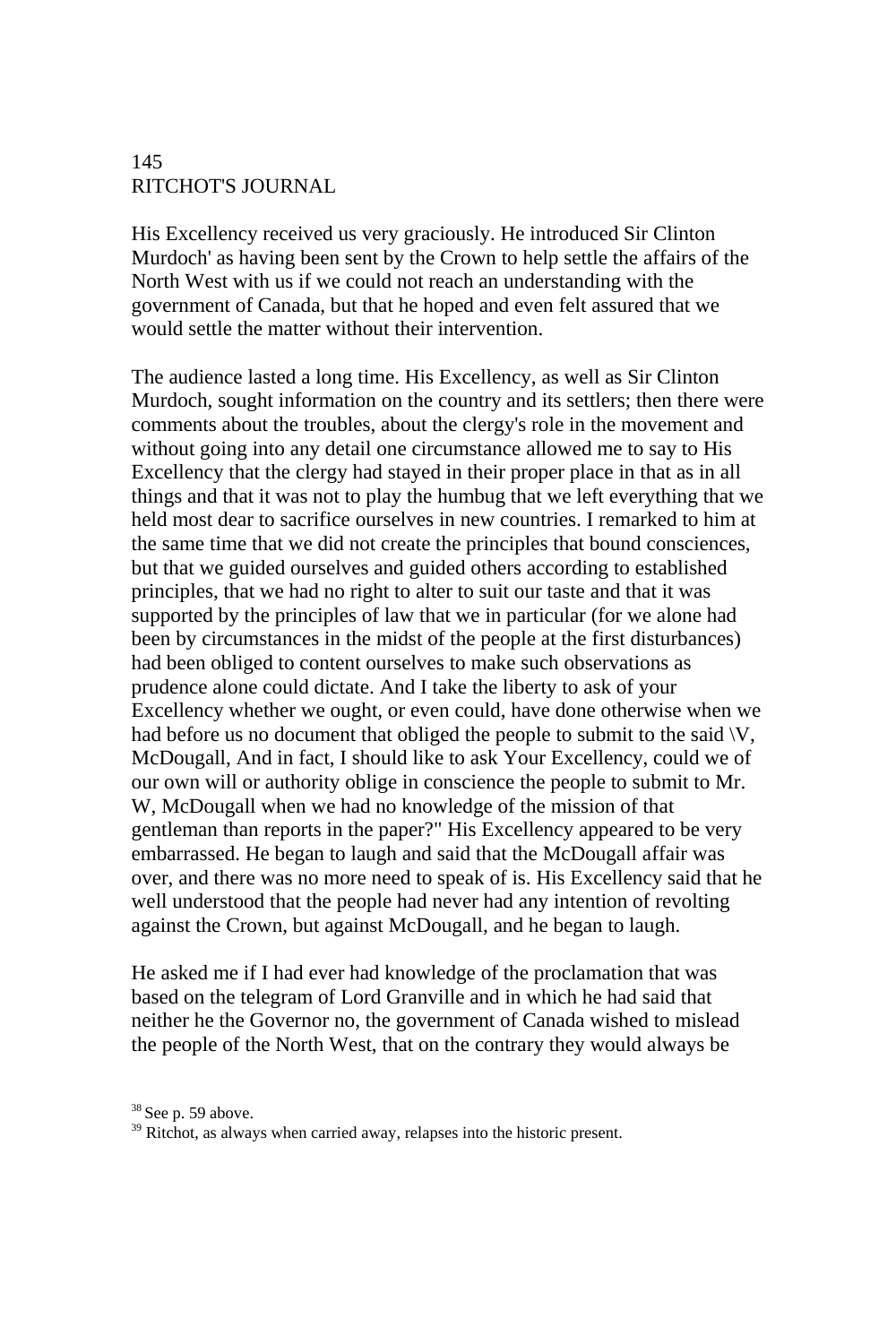ready to hear their complaints and to do them justice. I told him that I had known of the telegram and of the proclamation, but that I could not recall the wording of the said proclamation.

His Excellency told me that in the said proclamation he, the Governor General, promised in the name of Her Majesty that no one of those who had taken part in that unfortunate violation of the laws would be troubled, that in effect there would be a general proclamation of amnesty, that Her Majesty asked nothing more than to reestablish peace in the Dominions, that Sir Clinton Murdoch, special representative of Her Majesty to help settle the difficult question, knew fully the intention of Her Majesty on that subject.

Then Sir Clinton Murdoch told us that Her Majesty's government desired only one thing, which was to re-establish peace and to pass the sponge over all the facts and illegal acts which had taken place in the North West and its territories.

We remarked so him once more that we had nothing in writing on a subject so important and that it seemed necessary to have it. He replied to roe that at a time when one dealt with men such as those before whom we were, it was not necessary so dot all the i's, that they must have a certain latitude, that it would he more advantageous for us to have it so, etc. $40$ 

I thought I should have to yield to these observations, but I observed the people would not be satisfied without having some assurances on this subject.

His Excellency told me that everything would go well, that the settlers of the North West could be reassured, that no one would be troubled.

May 4, Wednesday. Sir George asked us how we had found our interview with the Governor and Sir Clinton Murdoch. We told him that we were well enough satisfied. Sir George told us then that the government wished to treat us like spoiled children and to grant us much more than all the other provinces, etc. We continued to discuss the Bill on the land question, and nothing new arose.

<sup>&</sup>lt;sup>40</sup> Here we have Ritchot own account end understanding at the famous scene in which he was undoubtedly led to believe that a general amnesty would be forthcoming, but was not formally pledged it in writing.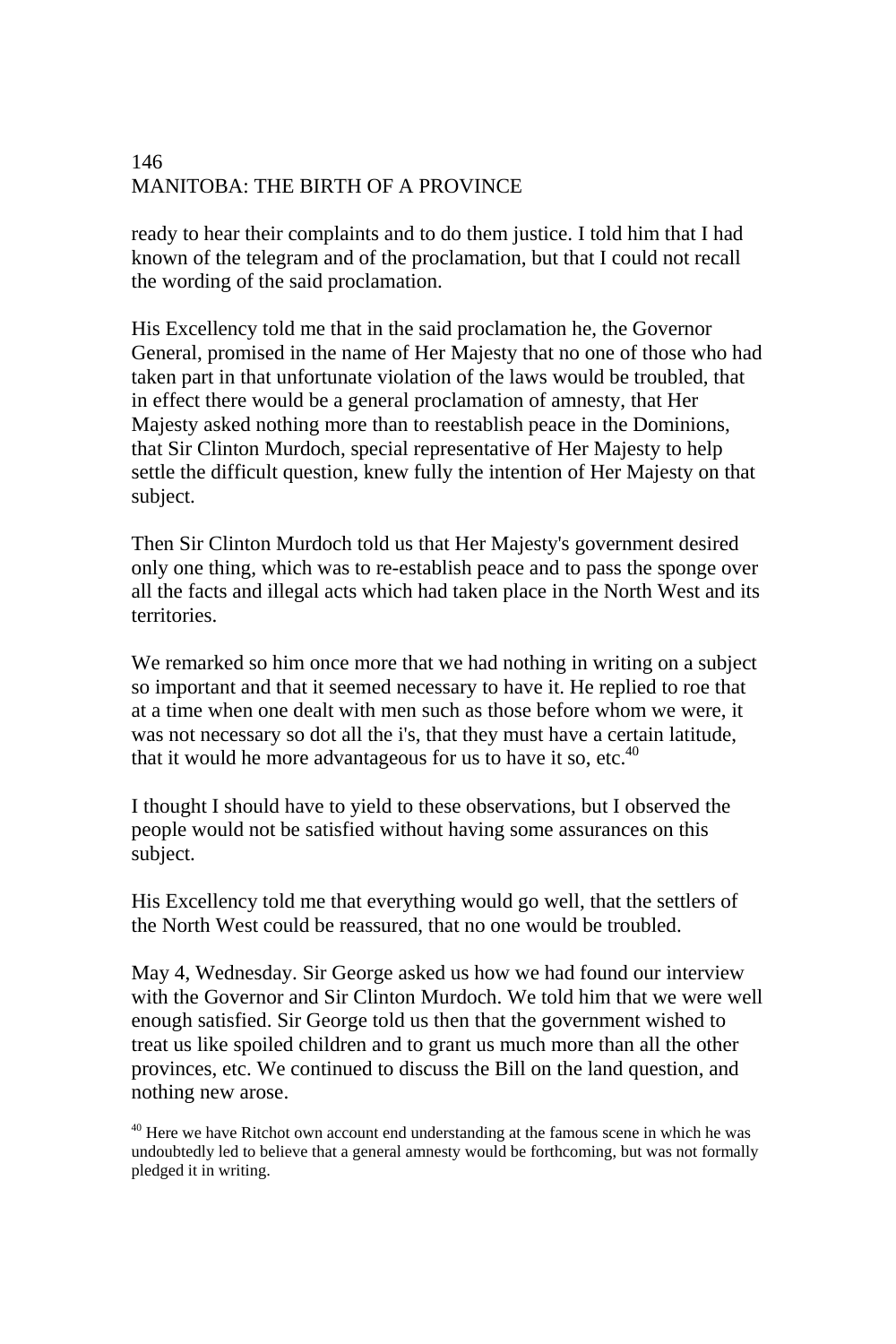May 5, Thursday, the Bill appeared very much modified. Several clauses displeased me fundamentally. I saw our colleagues and some friends. We saw Sir George and Sir John; we complained to them. They declared that in practice it amounted to the same thing. For us they promised that they would give us by order in council, before our departure, assurance of the carrying out of our verbal understandings; but that for the present it would be impossible to get the Bill passed if one changed its form, that they would have a bad enough time to get it passed just as is was, that in any case we had nothing to fear, our verbal agreements were known and approved by the ministry who had promised to give us the order in council for the execution of our understandings.

The two ministers seeing that we were strongly opposed promised us, among other things, to authorize by order in council the persons we would choose to name ourselves as soon as might be after the Bill should be passed - to form a committee charged with choosing and dividing, as may seem good to them, the 1,400,000 acres of land promised. I promised for my part in take the matter into consideration and to yield to their desire, if I could convince myself that I could do it. I saw several friends afterwards who assured me that that would not only be well, but even better. Concerning a great number of comments on my part they said that in all events the Bill as edited was advantageous for us, that it was necessary to strive to get it passed.

May 6, Friday. After a more intense scrutiny of the Bill we went anew to see the ministers, Sir John and Sir George. We discussed once more the land question, among ether details the fourth of the lands, designated as outside the lands of the company. They told us that these lands not being theirs and that the Indian title not being extinguished, they could not dispose of them, but the governor in council could and would arrange a matters in such a manner that the existing proprietors would get them for nothing.

The government gave 1,400,000 acres for nothing, how could they not dispose of those lands? On another side the children of the same settlers would have free land grants and the parents who had cleared and held them for a long time could not have them on the same conditions? Precisely for that reason the government cannot do other than give them freely and will give them. It is already settled -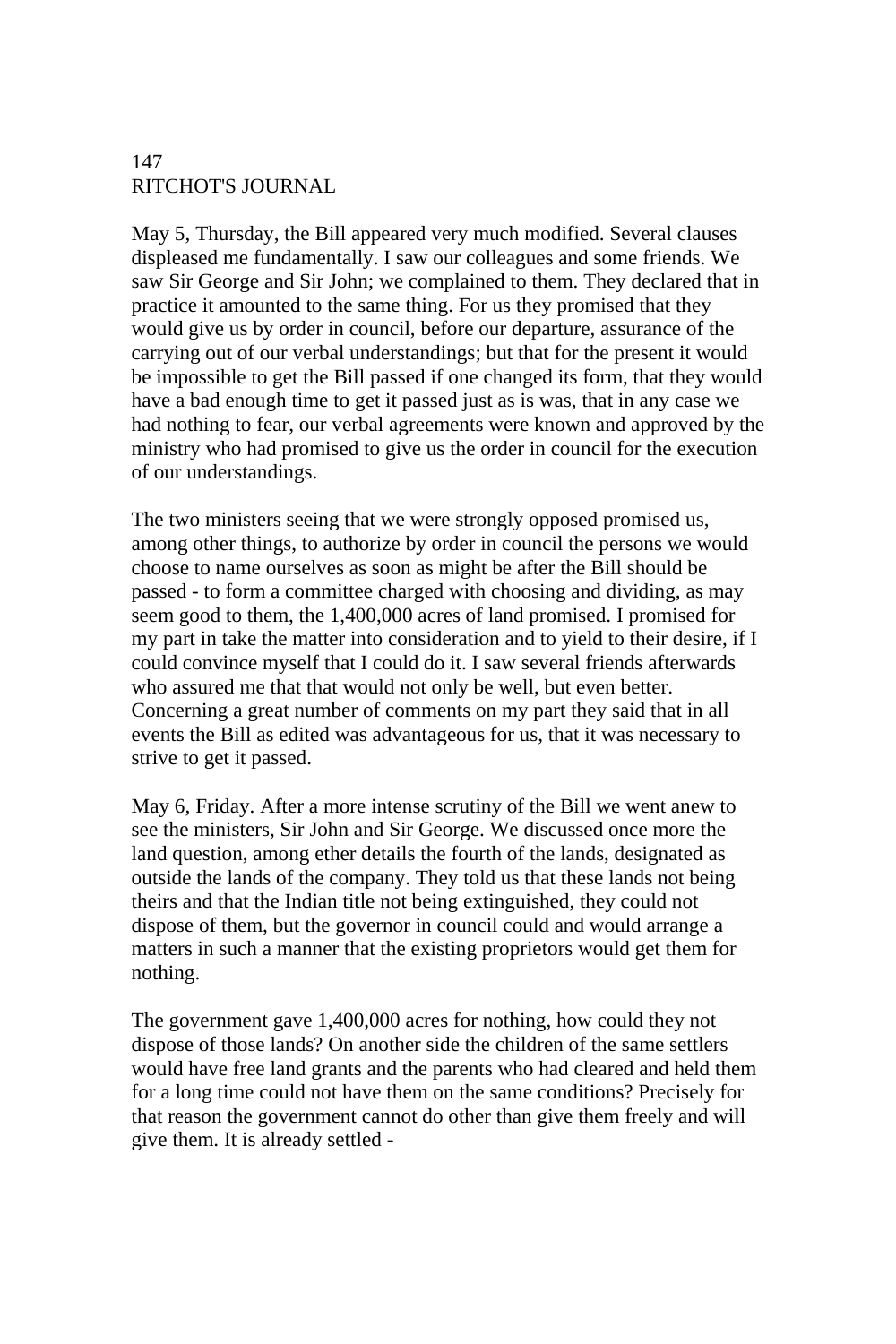and we will be given all the desired guarantees before our departure. It is impossible to get the Bill passed, if it is changed in this respect.<sup>41</sup>

Seeing that it is impossible to obtain what we ask, we content ourselves with remarking that it would only be in accord with the conditions that we made between us, and which we mutually accept, that we can take it upon ourselves to get them adopted by our people, that without that it would be impossible to see the matter through.

We know that England and Canada can destroy our population, but it is not a question of that. It is a matter of settling affairs peacefully and we can do that.

May 7. Saturday. Nothing out of the way. Our Bill was discussed in Parliament. We spoke of enlarging our province as far as 93˚ East. That is to say, so as to enclose Rainy Lake in the province of Manitoba.

Visit of Hon. Louis Archambault,<sup>42</sup> Ross<sup>43</sup> and Brousseau<sup>44</sup>. The last said that he had written to Quebec that we were not opposed to the dispatch of the troops. I told him that I had never said anything on that question, seeing that it did not relate to our mission, that besides the government not having invited us (and for good reason) to touch on that subject, we had had no reason to take any responsibility whatever on the issue in approving or disapproving it, that for my part I did not wish to say anything on the matter while our Bill had not been sanctioned, and our other affairs had not been settled, that then only would I see what I might have to do and say on the subject of the troops, that in the meanwhile I could not approve of Mr. Brousseau when he had taken it on himself to say that we were asking for troops.

May 8, Sunday. Nothing out of the way. Vespers at Hull. Supper at the home of Mr. L.R. $45$ 

 $41$ <sup>41</sup> This passage illustrates how intense was the conflict between the fears of squatters in Red River and the hopes of incoming settlers from Canada, she conflict that was perhaps the fundamental issue of the Red River Resistance.

<sup>&</sup>lt;sup>42</sup> Hon. Louis Archambault, M.P. for L'Assomption, birthplace of Ritchot, and Commissioner for Agriculture and Public Works in Quebec.<br><sup>43</sup> Hon. John J. Ross, M.P. for Champlain and Member of Legislative Council for Quebec.<br><sup>44</sup> Jean D. Brousseau, M.P. for Portneuf.

<sup>45</sup> Not identified.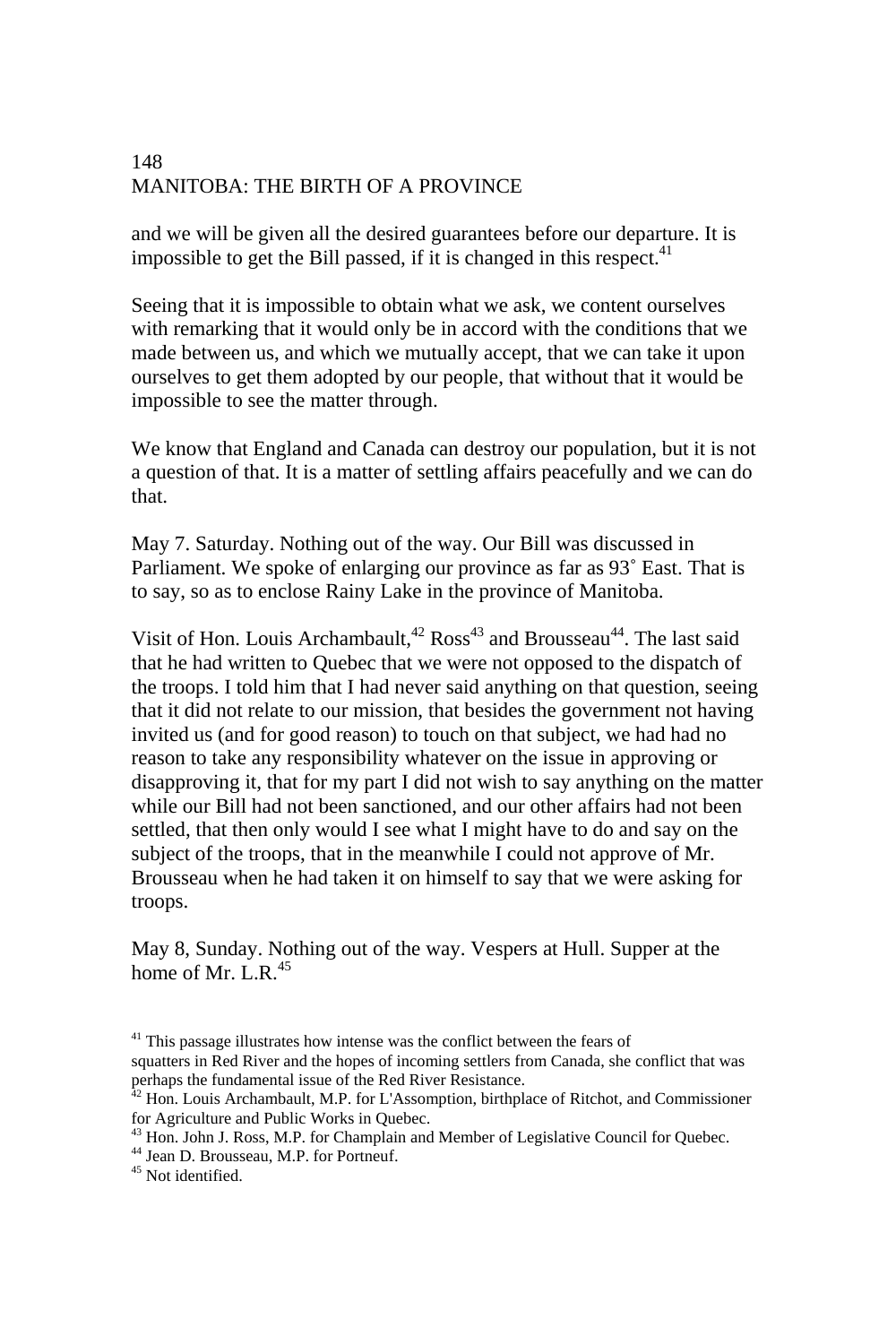May 9, Monday. Visit of Mr. [indecipherable) sheriff of Ottawa, <sup>46</sup> and of Mr. Doust,  $47$  Mr. Scott and I went to the home of Sir George to ask him to explain certain words of the Bill, among others of these words, clause 27, residents with domicile - *tenant feu et lieu*. He told us that included all the métis who were winterers or tripmen who had not left the country to establish themselves in another; but who passing a great part of their lives on trips or in wintering, regarded the Red River Settlement as their home. The government knew that part of the métis are nomads, and it considers them to be settlers of the province of Manitoba.

May 10. Tuesday. I saw several Members of Parliament. They have no doubt the Bill will pass almost with unanimity among the French Canadians members.

I sought opinion on the extent of the province. I was advised to say nothing. Besides it was not prudent to touch the basis of the Bill. That could provoke other amendments prejudicial to our Bill.

At three o'clock p.m. I went to the House, the debate was warm. Speeches by Hon. Mr. Fortier,<sup>48</sup> Mr. Bellerose,<sup>49</sup> and Mr. Bechard. <sup>50</sup> In the evening, the Bill is hotly discussed by the Torontonians. All the amendments are rejected by a vote of three or four to one. At midnight it passed third reading. Everybody is pleased with the Bill, except the Toronto hotheads, such as McDougall, McKenny, <sup>51</sup> etc.

After the third reading of the Bill comes the question of the Expedition. There were several speeches in opposition to the expedition. Mr. Dufresne, Montcalm,<sup>52</sup> brought before the House the expense and danger of such an expedition. He see the House at the moment of the negotiations among the Company, England and Canada and asked what Canada would have done if one had told it then that it would have to pay for an expedition to got the country. He did not believe the House would have agreed to acquire the country at that price.

<sup>&</sup>lt;sup>46</sup> Not identified.  $47$  Not identified, unless J. B. Daoust, M.P, for Two Mountains.  $48$  Moise Fortier, M.P. for Yamaska.

 $^{49}$  Joseph H. Bellerose, M.P. for Laval.<br> $^{50}$  François Bechard, M.P. for Iberville.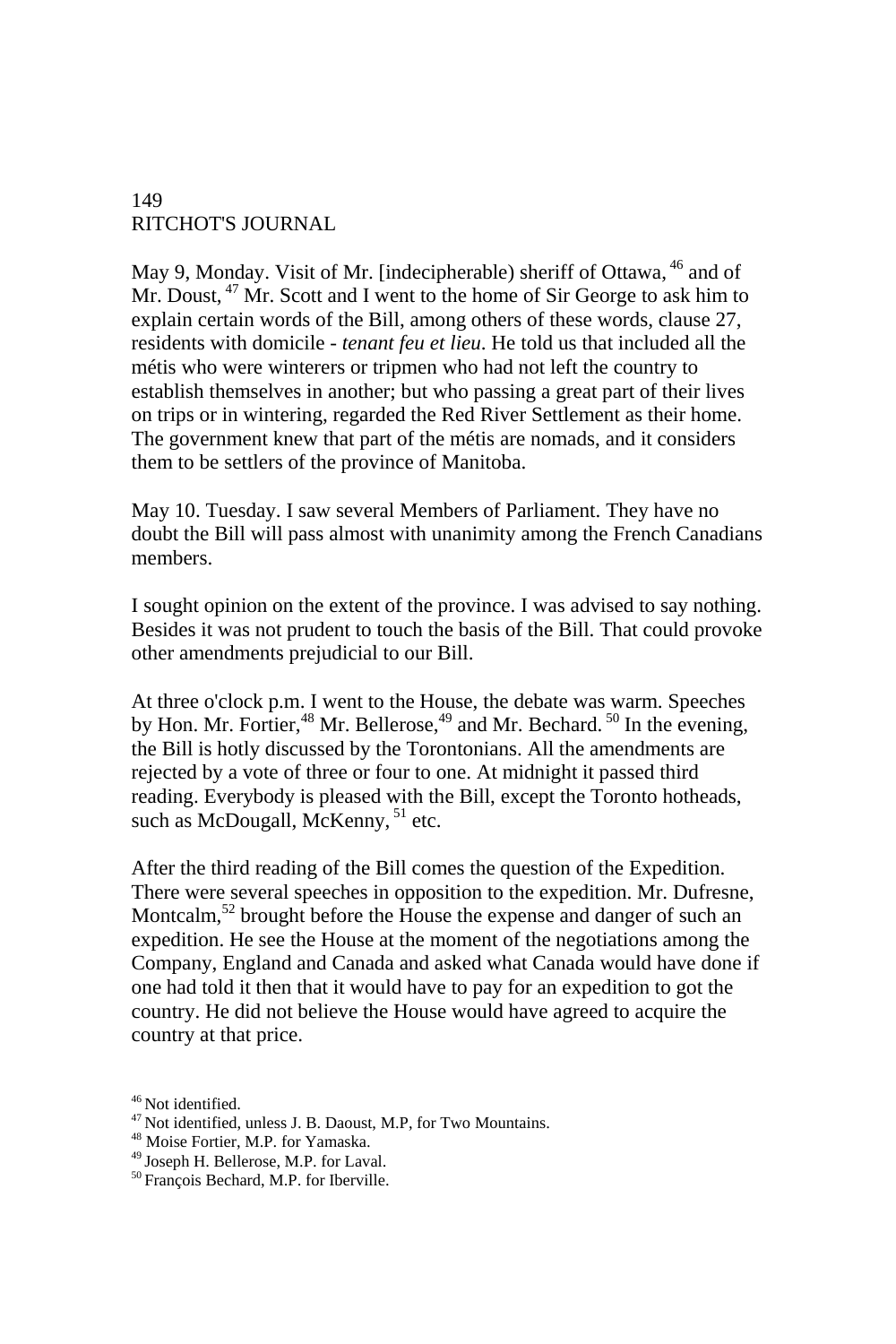<sup>51</sup> There was no member of the Senate or House of Commons of this name: Ritchot is in error.  $52$  Joseph Dufresne, M.P. for Montcalm.

#### 150 MANITOBA: THE BIRTH OF A PROVINCE

What if England were wounded in her rights or her honour she could without help from Canada settle the matter or make herself respected. As for himself, he would be against the government if the government should wish to charge itself with that expedition.

Hon. Mr. Masson from Soulanges,<sup>53</sup> said very much the same thing and said that 1,000 men were both too much and not enough, too many for peace and not enough for war. On the other hand the expenses will increase by at least two or three million a year.

Another member asked if the troops would be enlisted by compulsion or freely.

Sir George replied to the three members by explaining the government's intention in the matter. The subject was referred to a committee and the House adjourned.

May 11, Wednesday, by ten o'clock I had been to see Sir George in order to convey to him certain special matters. Sir John is very ill. Interview with Colonel de Salaberry. Conversation with Mr. Black. Sir George told me that Dr. Schultz had told him that he very much wished to see me; Sir George asked me to make a point of seeing him. I have no objection to seeing him, on the contrary I should be very glad to see him. And as I propose to go to Montreal shortly I shall see him to-day.

Our interview was very satisfactory. The doctor [Schultz] seemed to me to have a despondent air- He made some attempts to appear gay; then he became serious. He asked me 1. Whether, at the time of his arrest,  $54$  I had encouraged the métis or whether I had wanted to stop them. 2. If I had been glad to see him in prison. - [I replied:] You must have had some reasons for your manner of seeing things, of acting, as you did then, as I had also to cake myself a line of conduct supported by some principles, and then I had to act accordingly. But it is not the time to-day to say what I did then, nor what I thought, nor what I have experienced, etc. It would serve no purpose to-day to say that I gave such and such advice. It is a matter of which there is no more need to speak. Those were exceptional events in which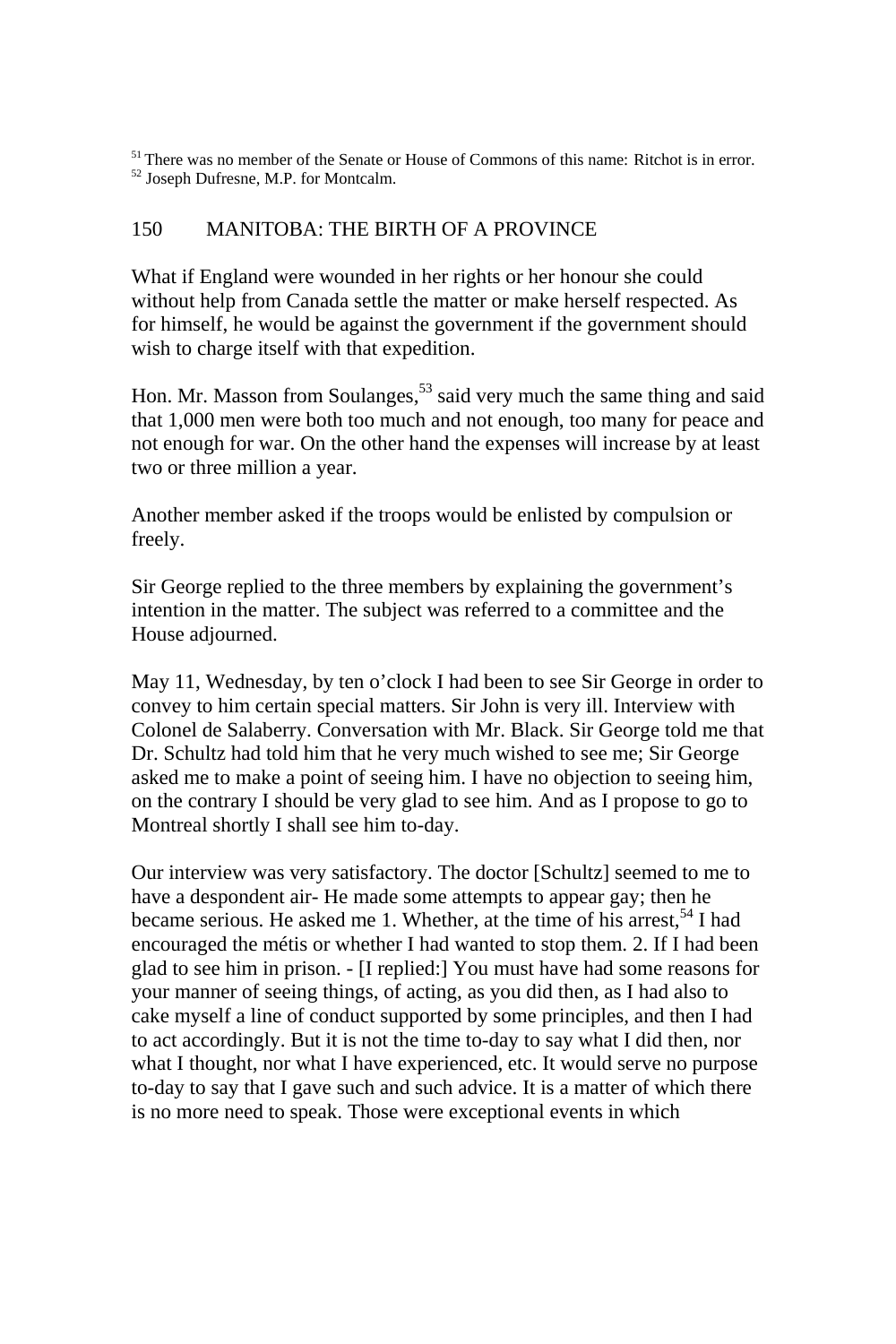53 L. F. R. Masson, 1833-1903. M.P. for Terrebonne; friend of Riel; editor of *La Bourgeois Le Compagnie du Nord-Ouest*, I-II (Quebec, 1889-1892).<br><sup>54</sup> By Riel on December 7, 1869.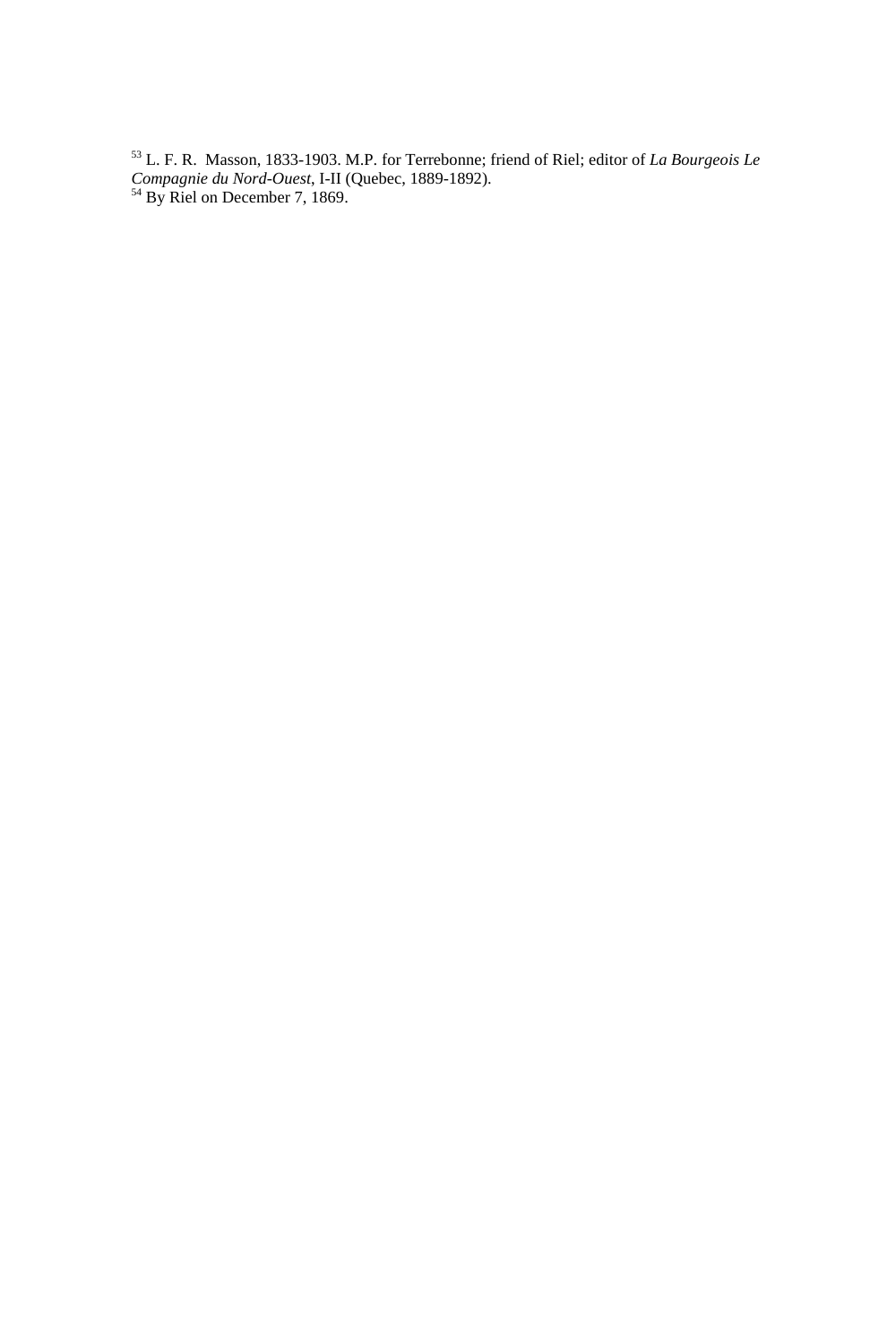it is not easy to demand an account of each, etc. He appeared to understand what I was saying to him.

May 11, 1870, at five o'clock p.m. I received letters from Riel and Bruce, Riel, April 17, 1870.<sup>55</sup> Letter of instruction: Bruce, April 8, 1870, private letter.

May 12, Thursday. It rained. Prorogation of Parliament. Interview with Mr. Black.

May 13, Friday. Left at half past six for Montreal. Arrived at Montreal by steamboat at 5 o'clock. On the boat met Mr. Papineau, *avocat*, 56 and a great number of members of both Houses of Parliament

Saturday visited at the house of [indecipherable]. Left for Assomption at three o'clock, arrived at half past eight. Pleasant reception by Captain Roi.<sup>57</sup> Meeting with Dr. LeBlanc.<sup>58</sup> Interview with Mr. Prud'homme,<sup>59</sup> Notary Public.

May 15, Sunday, High Mass. Then to my parents' home. At eleven o'clock p.m. to the College.

May 16. Monday left Assomption at seven o'clock; arrived at Montreal at eleven. Dined with the Rev. Grey Sisters, meeting with Rev. Hentenbergh.<sup>60</sup> Then to the Bishop's Palace. It rained. Interview with Mr. Prud'homme and Mr. Dubuc, <sup>61</sup> *avocat*, and with Mr. Charland.<sup>62</sup> The last recommended to me his brother, Arthur Charland, *avocat*, He is a good young fellow, but in need of being guided. He is going with the Red River Expedition. Mr. Pine Ryan, optical employed in the office of Mr. Chevrier $^{63}$  of Montreal offered himself for Red River (Mr. Plamadon).<sup>64</sup>

May 17. Tuesday left Montreal for Ottawa at half past eight am., arrived at Ottawa at five o'clock p.m. Passage \$4.75 - by boat \$3.50 and \$4.00 with dinner.

55 Archives of St. Boniface, Rid to Ritchot, April 17; see Begg, *Journal*, 136: Bruce was John Bruce, first and figurehead leader of the Provisional Government.

56 This Papineau cannot be identified.

- <sup>63</sup> Not otherwise identified.
- <sup>64</sup> This reference cannot be explained.

<sup>&</sup>lt;sup>57</sup> Unidentified.

<sup>58</sup> Unidentified.

<sup>59</sup> Was this the father of L. A. Prudhomme?

<sup>&</sup>lt;sup>60</sup> Unidentified.

 $^{61}$  Was this Dubuc father of Joseph Dubuc, later Sir Joseph Dubuc of Manitoba? $^{62}$  Unidentified.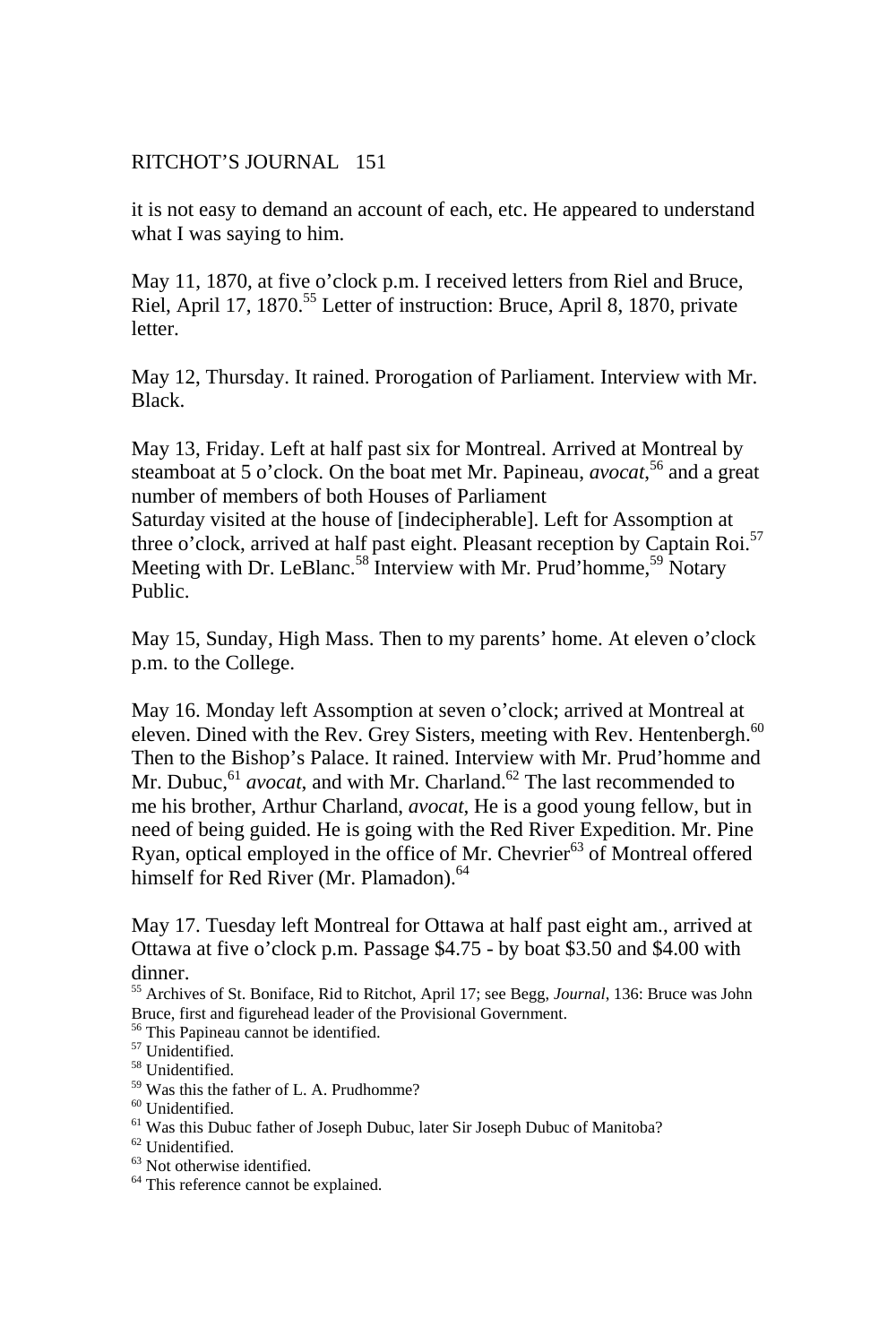From Mr. Pare two chandeliers (12 [dollars] crosses (8 dollars). May 17. Tuesday evening to dine at seven oclock as the home of Sir [George Carrier; see below]. Present were Hon. Macdonell<sup>65</sup> and Langevin,  $^{66}$  and the adjutant Ross.  $^{67}$ 

The talk was of the affairs of the country - of the métis. They have only what civilization they have acquired from Christianity, understanding, as they do, the mere rudiments of the faith, that consists of rendering to each what belongs to him, in not doing to others, etc. etc.

They are clever travellers, they know the use of arms, they are skilled horsemen, etc.

Policy of the clergy, their conduct in the troubles; conduct of Father Lestanc - Smith - his report.

My conduct in the aff

airs of last winter. It is to be approved and was approved, seeing there was no law to oblige one to take another course.

Sir George took advantage with pleasure of the presence of his colleagues and friends to compliment me on the prudent, wise and independent conduct that I had pursued he thanked me and said that he was very grateful - he said that he would recall for a long time the long and interesting interviews around his table - he had learned with interest a multitude of things that are not known in other countries. He made me recount a host of things I had explained to him before, etc.

The adjutant would be glad to see the French Canadian métis come in great numbers to meet the troops and serve them as guides. Riel and the others need not be disquieted.

Our affairs will be settled, said Sir George. I replied: they will settle themselves easily? - I find some difficulties - he admitted that and promised to work at it. He told us that we would seethe Goernor General on the subject on May 19.

<sup>&</sup>lt;sup>65</sup> Hon. Macdonell is a mystery. No one of that name, or a like appropriate name, can be found. <sup>66</sup> See p. 89 above.

 $67$  See p. 95 above.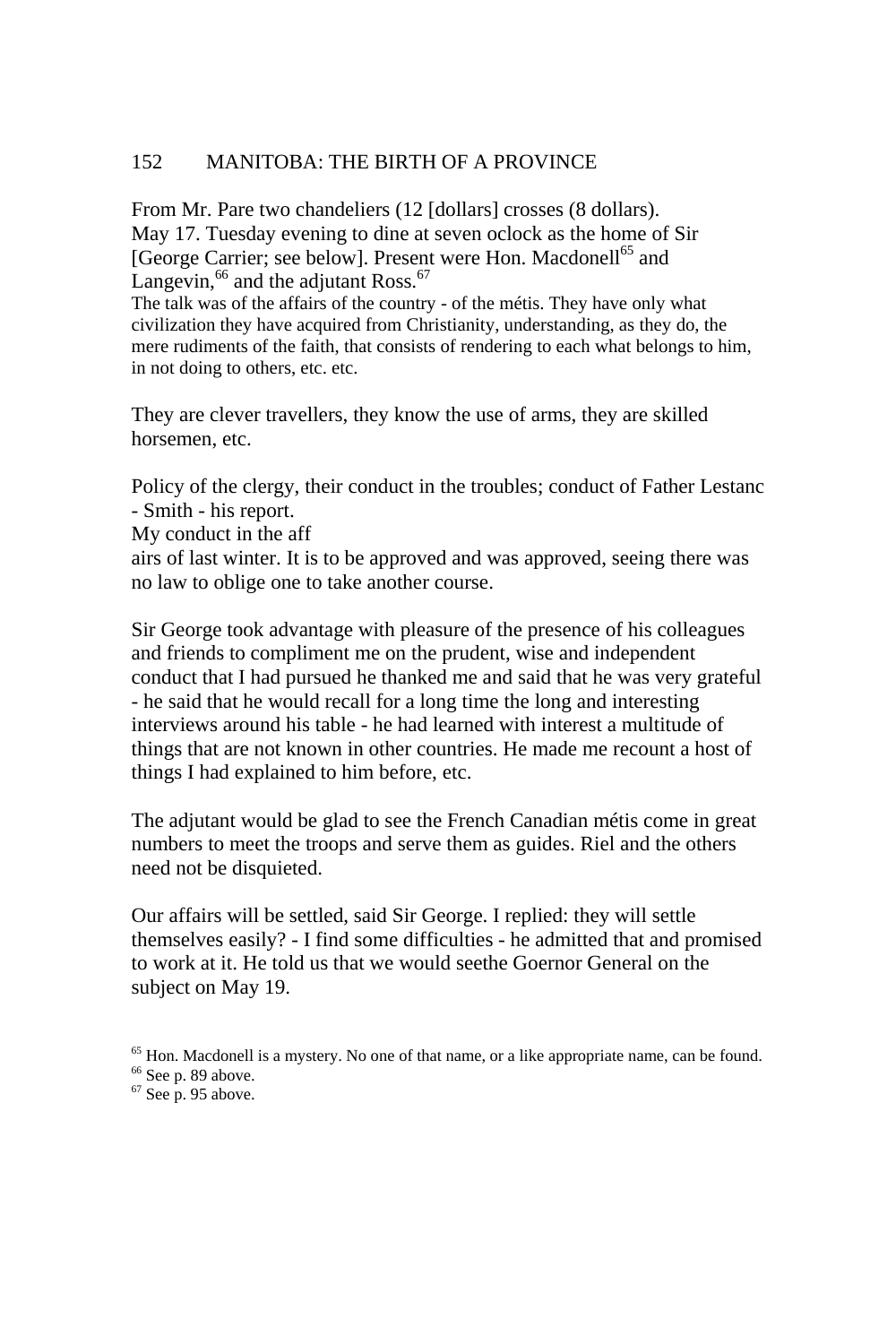Before at six o'clock p.m. I had seen Mr. Black. He was to set out next day for Montreal with his sister. He had no more business with the governments. He had all he needed and even more. The amnesty, the land question, were none of his business. The convention had charged him with the business of the English métis and me with the French Canadians. He was pleased with me. Without me, he said, we should not have had the half of what we had. The people of Red River, English and French, as also Canada owed me a great deal, etc."

Miss Black" said the same thing; she thanked me a thousand times in the name of the settlers of Red River and wished me a thousand good wishes. She is very kind, and has always seen me with pleasure. She was pleased to make a comparison between our discussions that were so well bred with the debates of Parliament which were so controversial. She was happy to be able to say that she will long remember the generous effort that I have made for the people of Red River in general without distinction of origin or belief.

May 18, Wednesday, a letter to Mr. Cartier. The ladies beg me to give an evening to [indecipherable]. After consultation I can't yield to their request. Mr. Black left for Montreal.

Tuesday the 19th at half past ten o'clock at Sir George's. He comes back at 1 p.m. He has received my letter of comments, he is working to arrange things, and will continue at it. The hour set for going to see the Governor General is five o'clock. At a quarter past four Sir George Carrier pays me a visit and we set out to go to the Governor's residence (with Scott).

Residence of the Governor at Rideau, magnificent establishment. The Governor receives us very well. His Excellency says that there is nothing to fear for the settlers of Manitoba who have taken part in the movement of last autumn and winter, that Canada has no jurisdiction at Red River, that he is not yet Governor of that part of the British possessions, that when he will be, he will only make peace prevail, that the English troops have nothing to do before the establishment of the new governor and government, that then the new government will be obliged to follow the orders of His Excellency which are

<sup>68</sup> This is an unrecognized historical truth.

 $69$  The sister of Judge Black, not otherwise identified.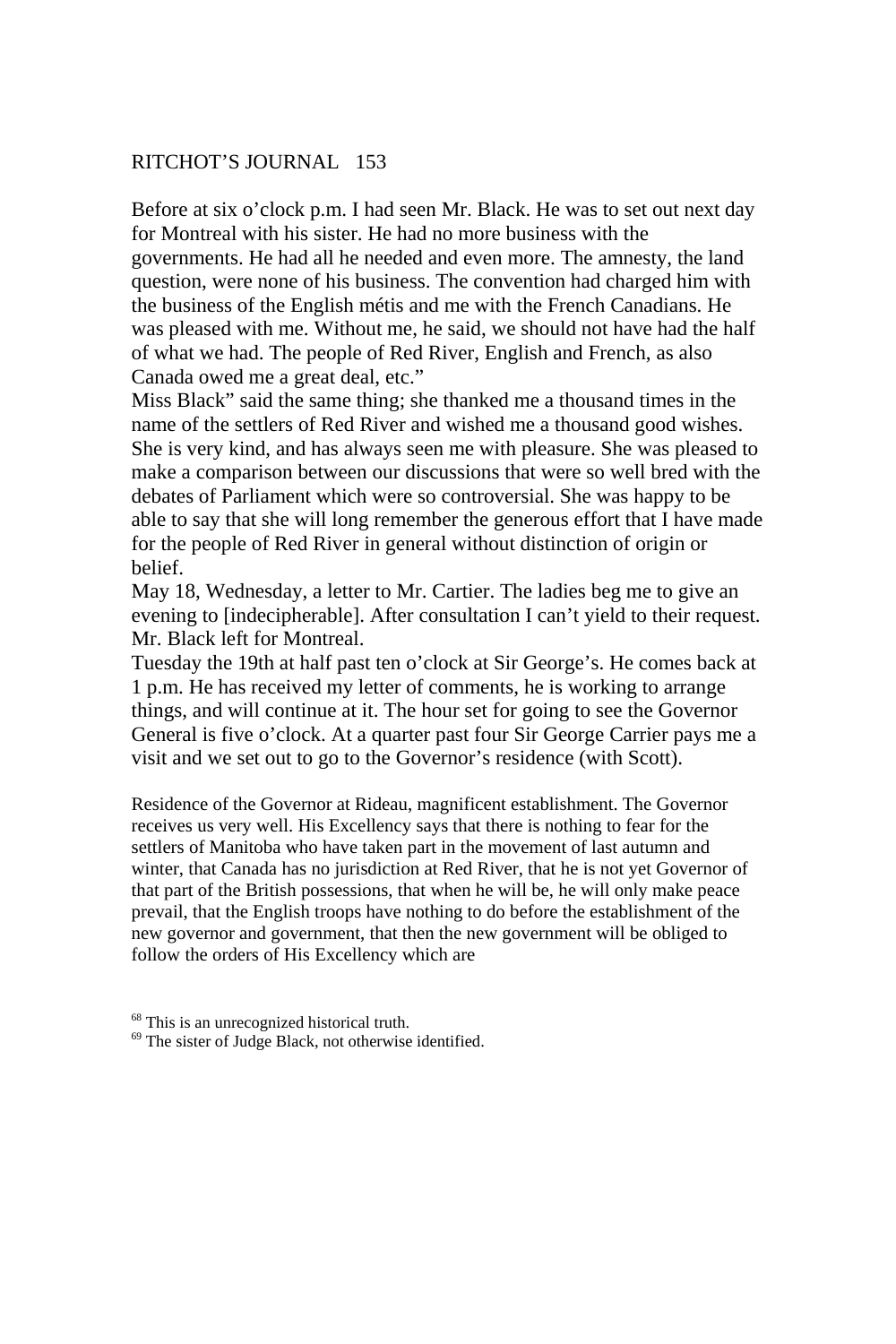very favourable to the settlers of Manitoba, that the Imperial Government has shown in the telegram of Lord Granville on which he based his proclamation in which he said that those who have taken part in the movement will not be molested so long as they are willing to recognize British authority.

I made the observation to His Excellency that, as I had already said to him, the Manitobans had never resisted England, but that proclamation was only for the past, and other events had happened since that time; that as for me I very much wanted to believe all that His Excellency told me, but something more was needed to make the people understand.

We considered the land question, explaining to His Excellency our understanding on the subject. His Excellency put some questions to me and assured me on what Sir George had said, that the settlers would have their choice of land and that they would have it gratis. I had remarked to His Excellency that the settlers at Portage were on lands on which the Indian title was not extinguished [*affranchis*]. He authorized Sir George to give me in writing the promise made to me to put in practice what had been promised on the subject of lands. This paragraph is contained in the original text, paragraph  $48.^{70}$ 

His Excellency told us that the Proclamation of December 8 is enough to assure us that a general amnesty is going to be proclaimed immediately, that it is not necessary to give another guarantee in writing. I remarked to him again that that proclamation was dated December 6. 1869, and it could happen that it would not be sufficient and not include events that had taken place since. His Excellency assured me that it would suffice, that, moreover, Her Majesty was going to proclaim a general amnesty immediately, that we could set out for Manitoba, that the amnesty would arrive before us.<sup>71</sup>

I told him this was impossible. His Excellency told me that in any event it would arrive before the lieutenant governor. That meantime he was going to give me assurance in writing the assurance that no one would be molested while awaiting the proclamation of the amnesty, that tomorrow he would send me the document. His Excellency told me that he was authorized to do

<sup>70</sup> The allusion is net understood.

 $71$  It must be accepted that Young, an honest man, believed what he said. Why the Imperial government failed to proclaim the amnesty remains a mystery.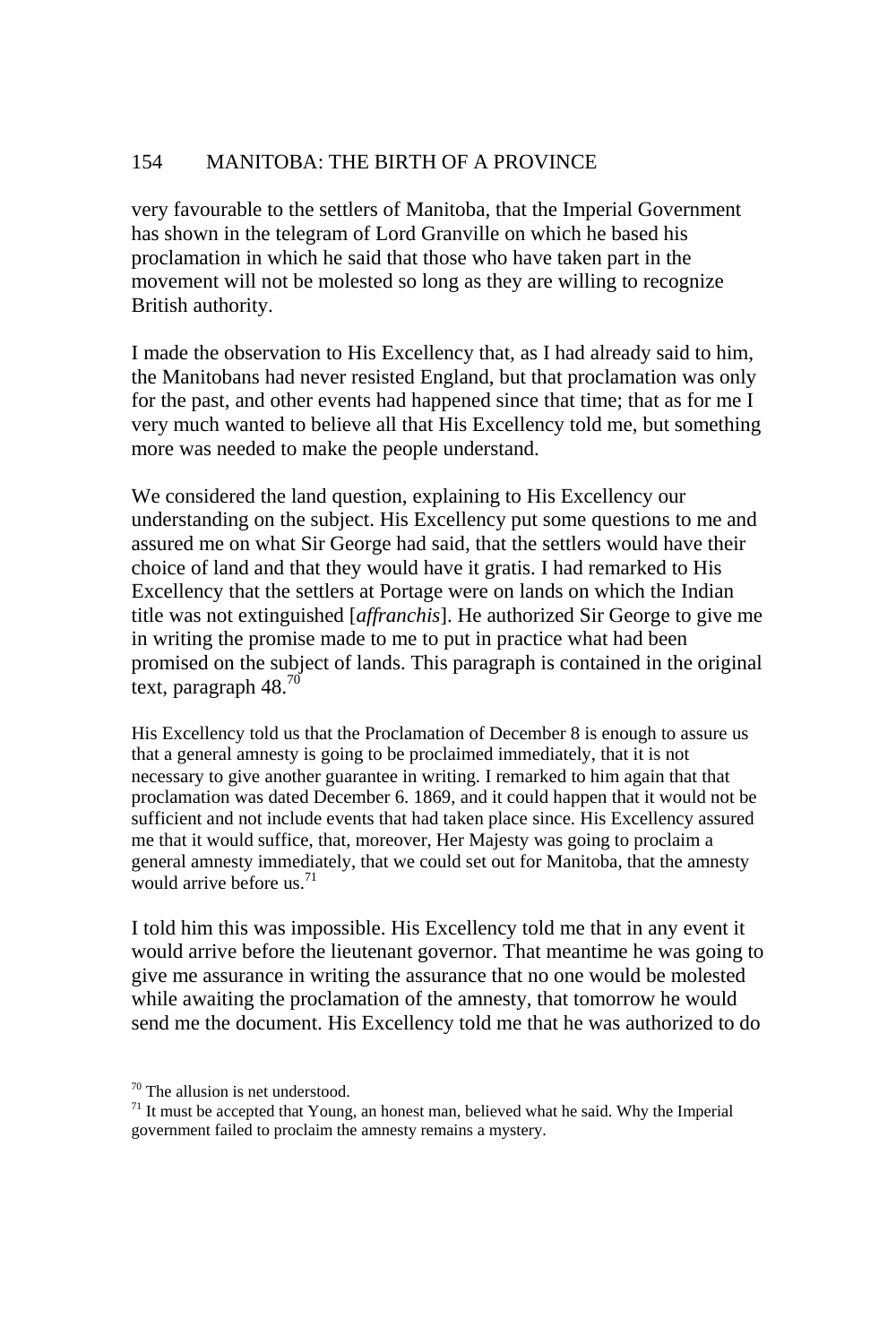so in virtue of a wholly special commission because at present he (the governor) had no jurisdiction over the North West, that the government of the Dominion had no jurisdiction in Manitoba.

The same day at nine o'clock received my travelling expenses. May 20. I have written several telegrams. I have received a telegram from Mr. [indecipherable) of St. Paul.

I have written Mr. Black asking him for a lesser on the subject of our negotiation with the Canadian ministers.

Visit of Mr. Dunkin - he is glad to see that Riel had judged the government of Canada well. He thanks me for the telegram that I sent on the occasion of my arrest - he thanked me warmly for it.

May 21, Saturday. Mass at the Sisters of the Good Shepherd. It rained a little. I went to Sir George Carrier's - he was away.

May 22, Sunday. High Mass at the parish church. Dined with Mr. Taché.<sup>72</sup> Supper with Mr. Richer.<sup>73</sup> La famille Rivard.<sup>74</sup>

May 23, Monday at nine o'clock at Sir George's; he arranged an interview at noon at his office. At noon at Sir George's office, He had been working to answer my comments of the 18th, he showed me the jumble.

I talked with him again of the amnesty, of the route of the governor, of his lodging house, of his departure from Canada. The troops - anticipation of the troops. Du [indecipherable] at Red River. What had been distributed of the meaaagea will remain distributed; the rest ought to be put away. The effects of Schultz. How much does the G.P. [Gouternement do Puissance - Dominion Government] owe to the Company? Arrival of Dubuc.<sup>75</sup>

May 24 Tuesday. the Queen's Birthday, Photograph. Sir George Cartier has me informed on behalf of His Excellency the Governor General that we

- 72 J. C. Taché, brother of Bishop Taché .
- $^{73}$  Mr. Richer is unidentified.<br> $^{74}$  Unidentified

 $<sup>75</sup>$  Joseph, later Sir Joseph, Dubec, a young lawyer, who with a law student, Charles</sup>

Champagne, (see below), was to come to Red River as one of Bishop Taché's "carpet-baggers" to assist the French community in Manitoba.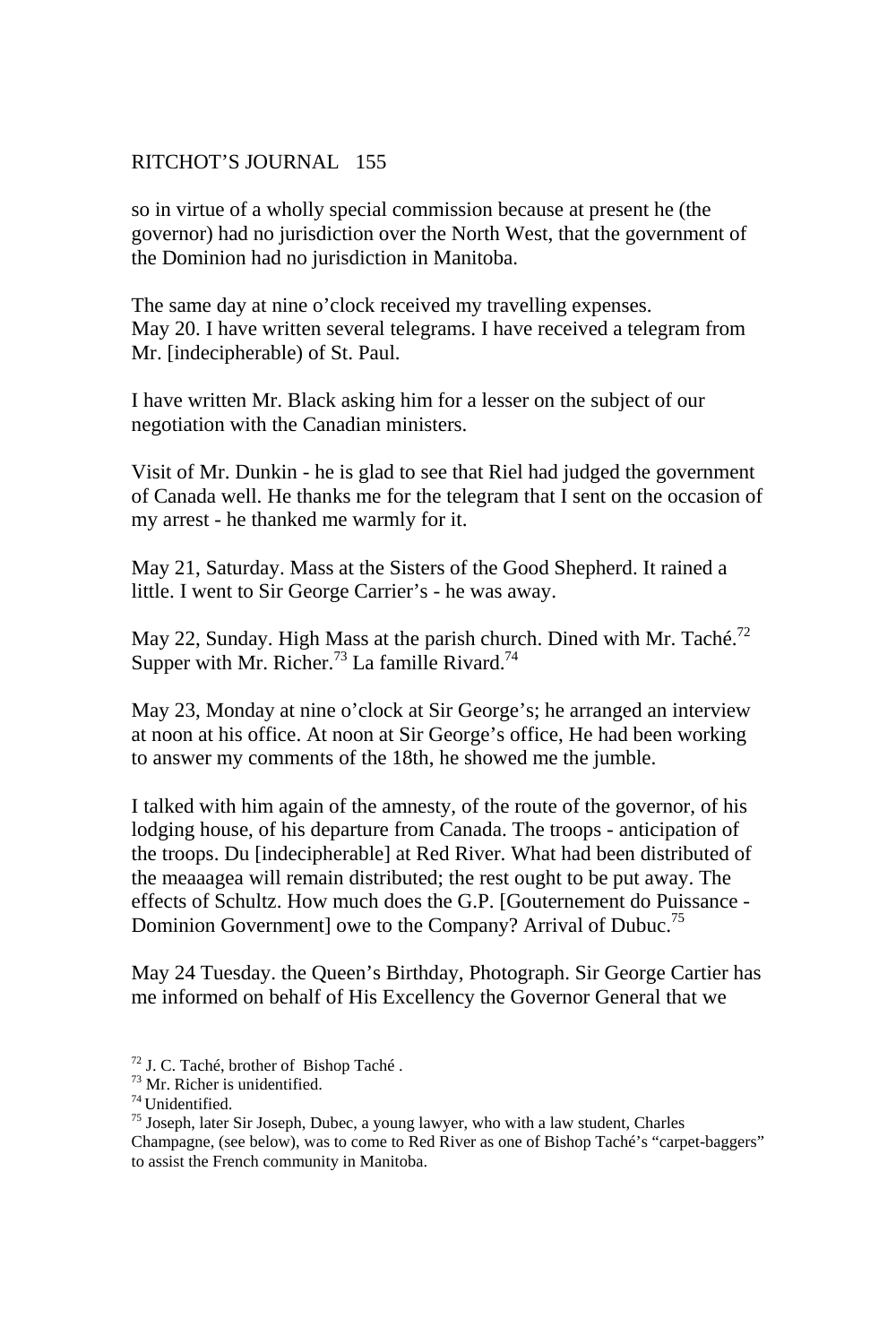should forward a petition to the Queen, that His Excellency would support it. That would be the beat means of obtaining the amnesty immediately, I refused to do so at first and I ended by consenting because it is only a matter of form, I was told, that it was necessary to forward a document to Her Majesty and that the Governor was a little embarrassed at the thought of presenting it himself lest he should compromise himself.

May 25 Wednesday. Exchanged my money ([\$]500.00) for £100 sterling (Mr. Smith) £300 in paper for the gold.

Telegram to Monsignor Taché. The Fenians are giving some trouble. Departure of troops. Arrival of Mr. Champagne.

May 26, Thursday, interview with Sir George, [blank] and Mr. Taché on the subject of the petition. Changes and corrections.

I signed the petition which I sent in the name of my colleagues and in my own proper name. Receipt of Mr. Riel's letter.<sup>76</sup>

May 27 Friday. Interview with Sir George on the subject of the petition which he approves. He gave me the letter which he [had] promised me and which he had made out in the name of his colleagues and of the Governor General.

After [indecipherable]. I hand it back to him to get him to add some guarantees on the subject of the 31st clause of the Act regarding the choice end division of lands that were to be distributed to the children. He promised me to see to it.

In the evening Mr. [indecipherable] printer [?] came to see me in order to come to Red River. Mr. Lefebvre<sup>77</sup> came also in the evening. Arrival of Mgr. Pinsonneau.<sup>78</sup> Mr. Taché told me for Sir George that the petition is only a means of opening the negotiations to get the amnesty proclaimed, that if the government had not wished to support the petition he would not have drawn it up to get me to sign it, that in any case it is only a matter of form.

<sup>76</sup> This letter is unknown.

<sup>77</sup> Lefebvre is unidentified.

 $78$  Mgr. Pinsonneau is not listed as a member of the hierarchy of the church or of the clergy of the diocese of Ottawa. Perhaps Ritchot meant Mgr. Pierre-Adolphe Pinsonault, 1815-1883, Bishop of London, Ontario 1856-1866.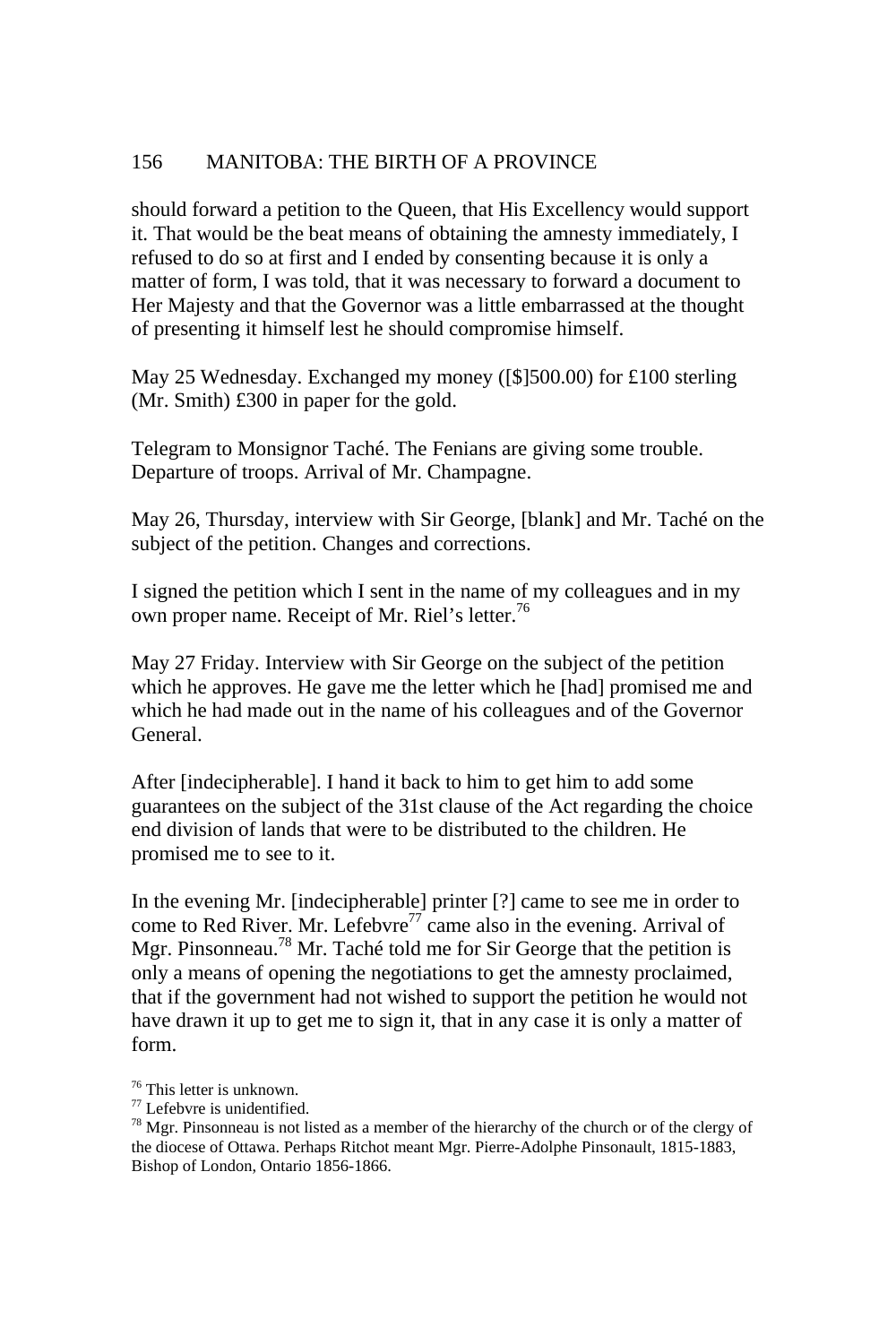May 28, Saturday. Interview with Mr. Langevin. I talked to him of Beaupré, introduced him to Messrs. Dubuc and Champagne, he complimented them and encouraged them. The young people are accepted.

The Fenians are withdrawing.

The fifty-six pages above make up the "Journal" that I kept during our negotiations at Ottawa. The whole is written by me except the first two pages which I dictated. I have left some blanks, thinking to add something, but not having done it, I have marked the blanks with a stroke of the pen. Pages twenty-nine and thirty have been torn in half by inadvertence, but that changes nothing in the sense as one can convince oneself by reading it.

(Signed) N. J. Ritchot, p.tre.

#### REMARKS ON TWENTY-SIX CLAUSES APRIL 28 AND 29, 1870

1. The name *Manitoba* would be quite appropriate, and it seems desirable that it should be adopted to designate the first province that is proposed to form in that part of the Territory watered by the Red River and its affluent.

The prospect of constituting a little province of the territory enclosed by the frontier line to the South and the 530 of North latitude, [50° 30' actually] and between the 96° of longitude to the East and of 98° 30' of longitude to the West, or thereabouts, that is to say enclosing Long Lake while passing the first homesteads of the English farmers of Portage la Prairie, enclosing a little part [indecipherable] of lakes Manitoba and Winnipeg, accompanied by the proposal to have the rest of Rupert's Land and the North West enter Confederation as a province [sic] does not appear to me to contradict the first clause of our instructions.

2. The new province would enter with the same rights and the same obligations as the other provinces, save for matters otherwise regulated by the constitutional act of annexation. That ought to be.

3. The representation in the Senate as proposed conforms with the wishes expressed let the second article of our instructions.

4. Equally conformable with the desires of the population of the North West (article 2) except that by article 8 of the instructions the electoral qualifications ought always to be for the local legislature (to determine)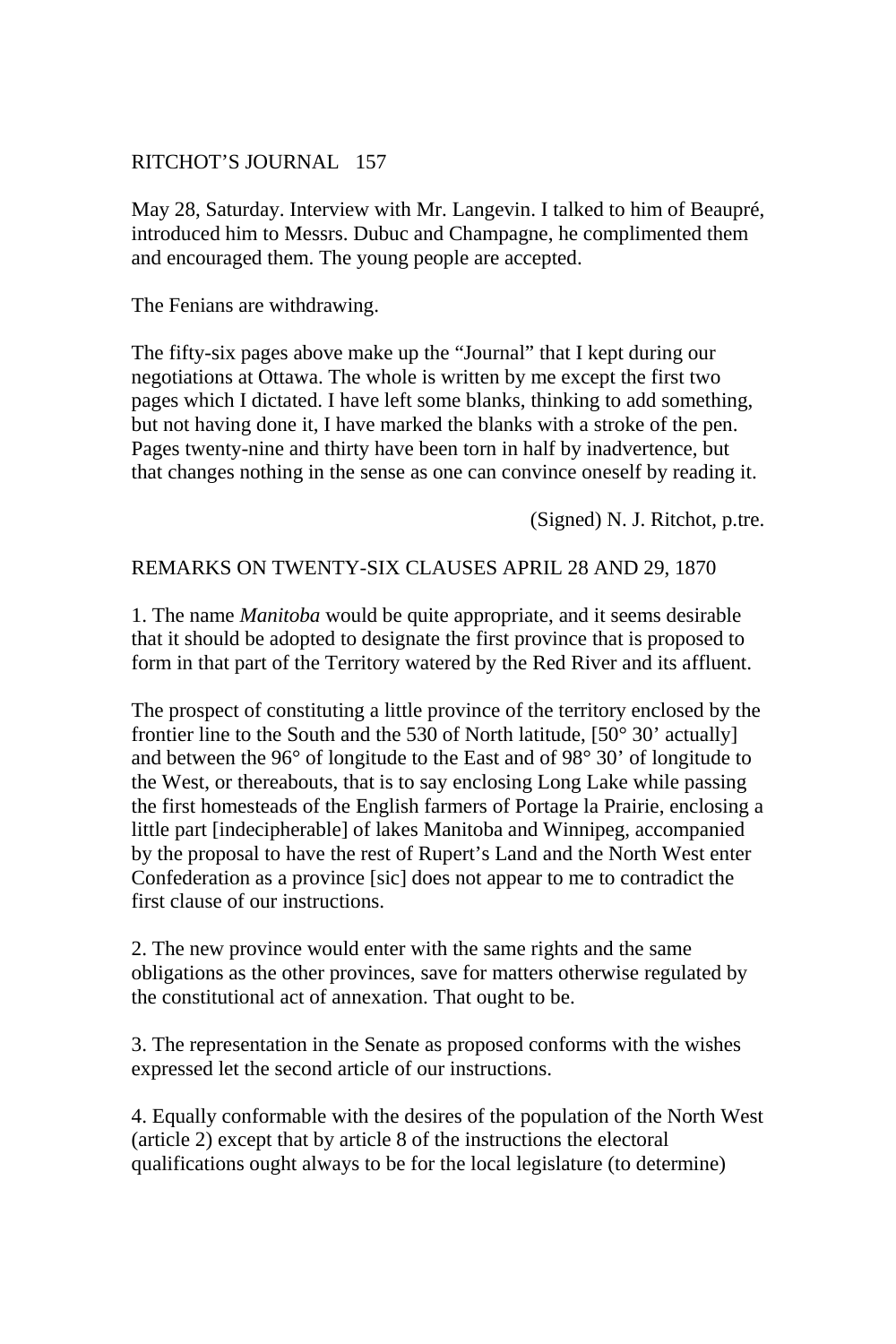5 to 14 being in accord with the set up of the other provinces are not subjects for discussion.

15. The qualification for voting gives to all subjects by birth or naturalization, being twenty-one years of age, owning a house and having resided a year in the province is in conformity with the wishes expressed in article 9 of our instructions, except that it should be three years of residence in place of one.

16, 17, 18 do not seem to me to call for remarks.

19. That clause being the same as that of the British North America Act, I interpret it so, as a fundamental principle the privilege of separate schools in full plentitude and, in that, is in conformity with article 7 of our instructions. It could be replaced to advantage by the following clause.

Any system of public instruction which may be adopted by the local legislature will have to rest upon the fundamental principle of Separate Schools or denominational education as at present existing in practice; each church being allowed the exclusive control over the schools of its denomination and the management of its educational affairs, provided always that two or more Protestant denominations may be allowed to unite if they think proper. The public moneys granted for the purposes of public instruction will have to be distributed between [sic] the different churches according to the number of children between the ages of 5 and 16 years.<sup>79</sup>

20. Seems just and appears to conform with article 3 of our instructions; but it would be preferable to receive a part of the capital for improvements.

21. The sum of \$20,000 is not sufficient; it would be impossible to start a government going with so thin a revenue, especially in view of the fact that in new countries one can hardly count on individual gifts or even on the co-operation of the settlers for education. etc. etc. One can even say the same for agriculture.

22. No matter for remarks, except for the fisheries which are a necessary source of subsistence for a part of the population.

 $79$  This clause is in English in the original, and to an interesting statement of Ritchot's thought on the matter of public education. It is really what French Roman Catholics sought in Confederation.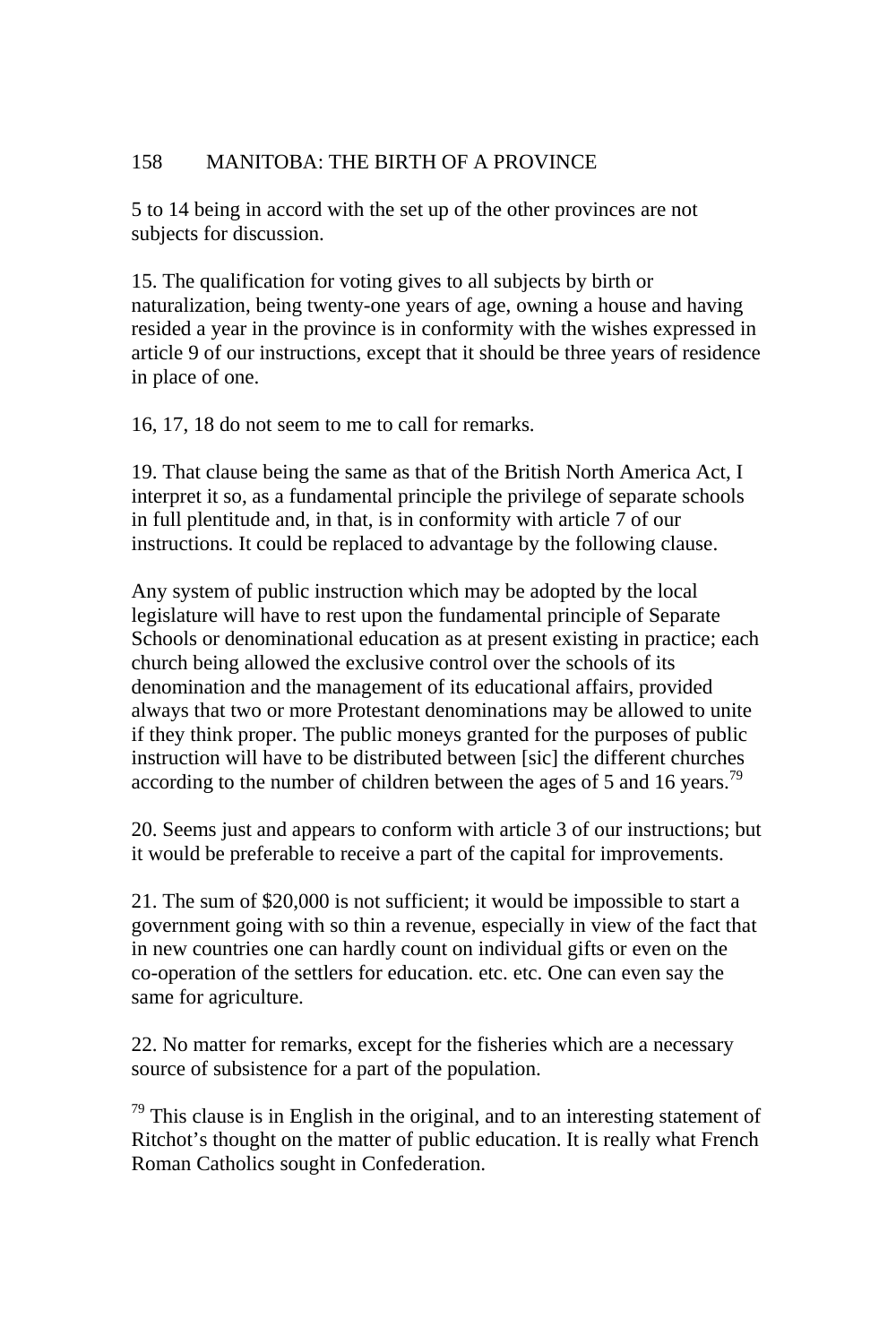23. This clause is in conformity with article 16 of our instructions, and on the same basis for acceptance as 17 and 18.

24. This clause is in contradiction to article II of our instructions, is also a diminution of rights accorded other provinces, who possess their whole territory.

I find this clause which {indecipherableJ the lands of the small province of M[anitoba] to the local government [indecipherable]. It is not the way the other provinces of Confederation are treated and it is far from the advantages offered to the little province of Prince Edward Island. The portion of the lands given to the province of M[anitoba] would form only a comparatively insignificant part of the lands of the North West to which would remain attached as property of Confederation the better parts of the soil in the valley of the [indecipherable]. I have already explained that a great part of the soil of Manitoba is not of great value and that large areas held in common are necessary to the maintenance of each group of the population and necessary to the exploitation of the territories of the North West as country of the hunt and the fur trade, a condition that will have to subsist for a great number of years to come for much the greater part of those vast regions.

First the reservation of occupied lands ought to extend not to individuals actually in possession but to all the public bodies which have [indecipherable] as far as the day and which have a right equal to that of individuals.

The unoccupied lands simply occupied in common ought to belong to the local government, as in the other provinces.

I see no reason to act otherwise, except to reserve the right of way and stations of railways, etc. "Right of way" and other lines of communication. The grant of lands in common to individuals and to public groups in each locality is an absolute necessity in view of the exceptional conditions of the country.<sup>80</sup>

<sup>80</sup> Ritchot is attempting to devise a land system suited to the combined intense use of lands in the homesteads and the extensive use of the plains which had been worked out in the fifty years of the Red River Settlement, Only the development of short season, drought resistant wheat and soil practices kept him from being entirely right.